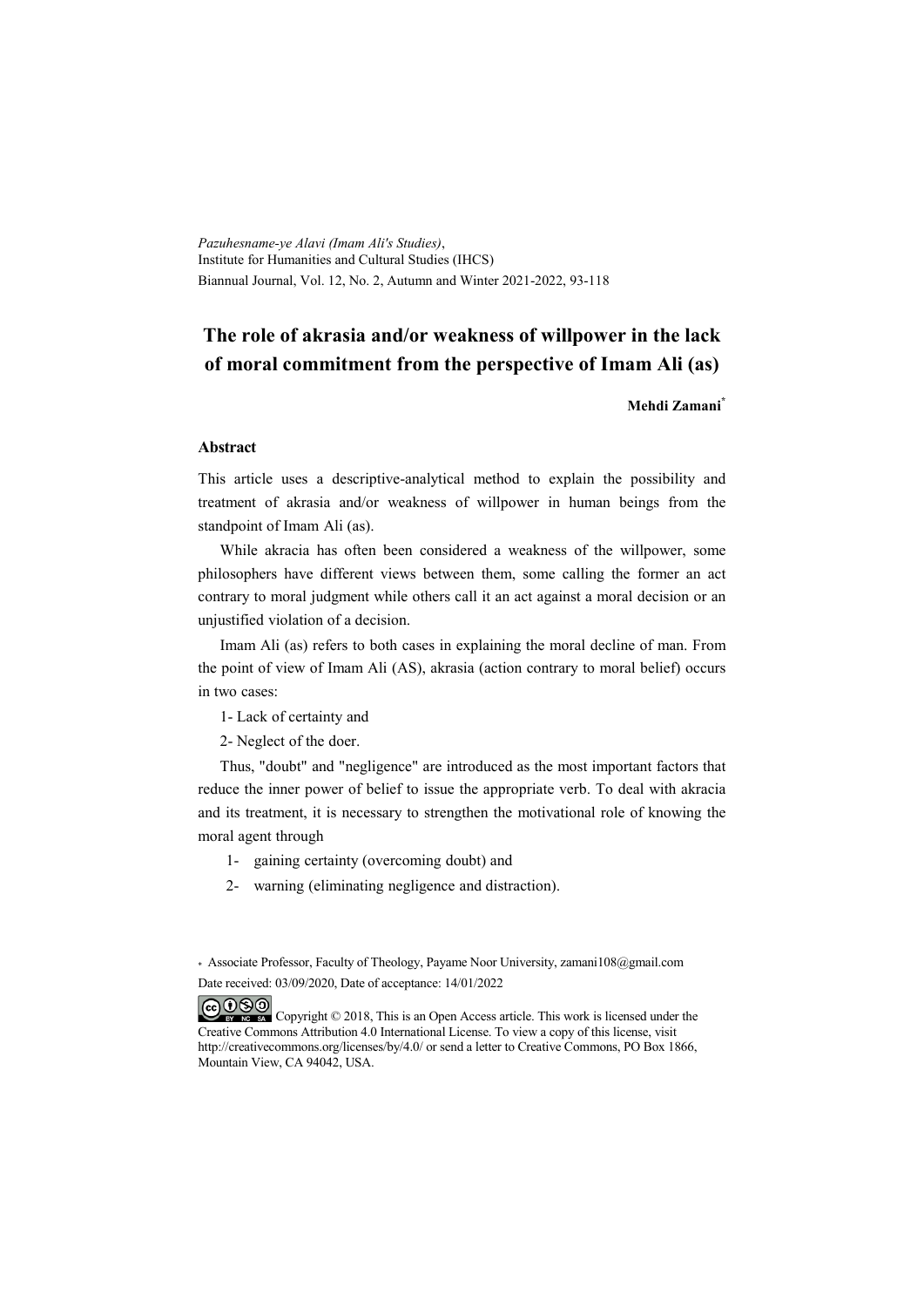Also in Nahj al-Balaghah, the weakness of the willpower of the moral actor has been indicated and explained with words such as

- 1- "vahn" (frailty) and
- 2- "fatra" (laziness).

Moral strength and weakness are described as an internal battle between material desires (lusts and aspirations) and moral determination (stability). Weakness of willpower can be treated with patience, diligence, determination and effort to pave the way for the right decision.

**Keywords:** akracia, weakness of willpower, treatment of weakness of willpower, lack of moral commitment, Imam Ali (as)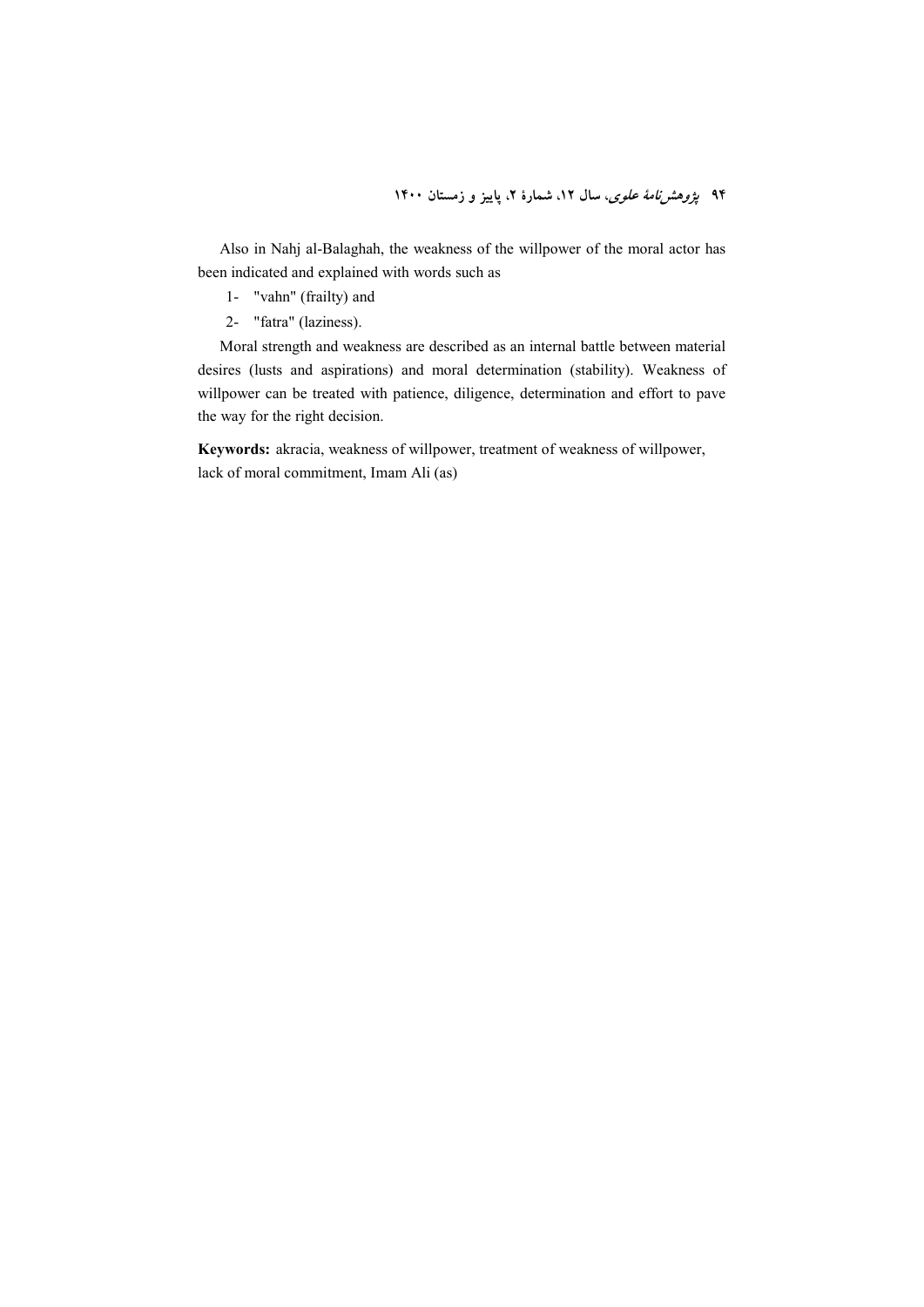پ*ژوهشنامهٔ علوی*، پژوهشگاه علوم انسان<sub>ی</sub> و مطالعات فرهنگی دوفصلiامهٔ علمی (مقالهٔ علمی ــ پژوهشی)، سال ۱۲، شمارهٔ ۲، پاییز و زمستان ۱۴۰۰، ۹۵ ـ ۱۱۸

نقش أكراسيا و/ يا ضعف اراده در عدم التزام اخلاقي  **(\$) !" #**

**" 9: \***

#### حكىدە

ین مقاله با روش توصیفی–تحلیلی به تبیین امکـان و درمــان آکراســیا و/یــا ضــعف اراده در نســان از ديــدگاه امــام علــي (ع) مــيپــردازد. درحــالىكــه معمــولا اكراســيا را ضــعف راده دانستهاند، برخی فیلسوفان اخلاق میان آنها فرق نهاده و اولی را عمــل خــلاف داوری J خلاقی و دومی را عمل خــلاف تصــمیم اخلاقــی یــا نقــض ناموجــه تصــمیم دانســتهانــد. مام علـی(ع) در تبیـین سـقوط اخلاقـی انســان بــه هــر دو حالــت اشــاراتی دارد. از منظــر مام علي(ع) آكراسيا (عمل برخلاف باور اخلاقي) در دو حالت رخ ميدهد: ١–فقدان يقــين و ۲– غفلت فاعل. بدینِسان، «شک» و «غفلت» مهــمتــرین عــواملی معرفــی مــیشــوند کــه ندرت درونی باور را برای صدور فعل مناسب میکاهند. برای مقابله با اکراسـیا و درمــان ان باید از راه ۱–کسب یقین (عبـور از شـک) و ۲– تــذکر (زدودن غفلــت و بــیتــوجهی) بــه نقويت نقش انگيزشي شناخت فاعل اخلاقي پرداخت. همچنين در نهج|لبلاغــه ضــعف اراده فاعل اخلاقی با واژههایی مانند ۱–«وهن» (سستی) و ۲–«فتـرت» (کـاهلی) مـورد اشــاره و نبیین قرار گرفته است. قوت و ضعف اخلاقی بــهصــورت نبــرد درونــی میــان امیــال مــادی (شهوات و امال) با تصمیم و عزم اخلاقی (پایداری) توضیح داده شده است. درمان ضـعف راده با صبر، همت، عزم و تلاش در زمینهسازی برای تصمیمگیری درست ممکن میشود. J كليدواژهها: آكراسيا، ضعف اراده، درمان ضعف اراده، عدم التزام اخلاقي، امام على (ع)

\* دانشیار، دانشگاه پیام نور، Zamani108@gmail.com

ناریخ دریافت: ۱۳۹۹/۰۶/۱۳، تاریخ پذیرش: ۱۴۰۰/۰۹/۲۴

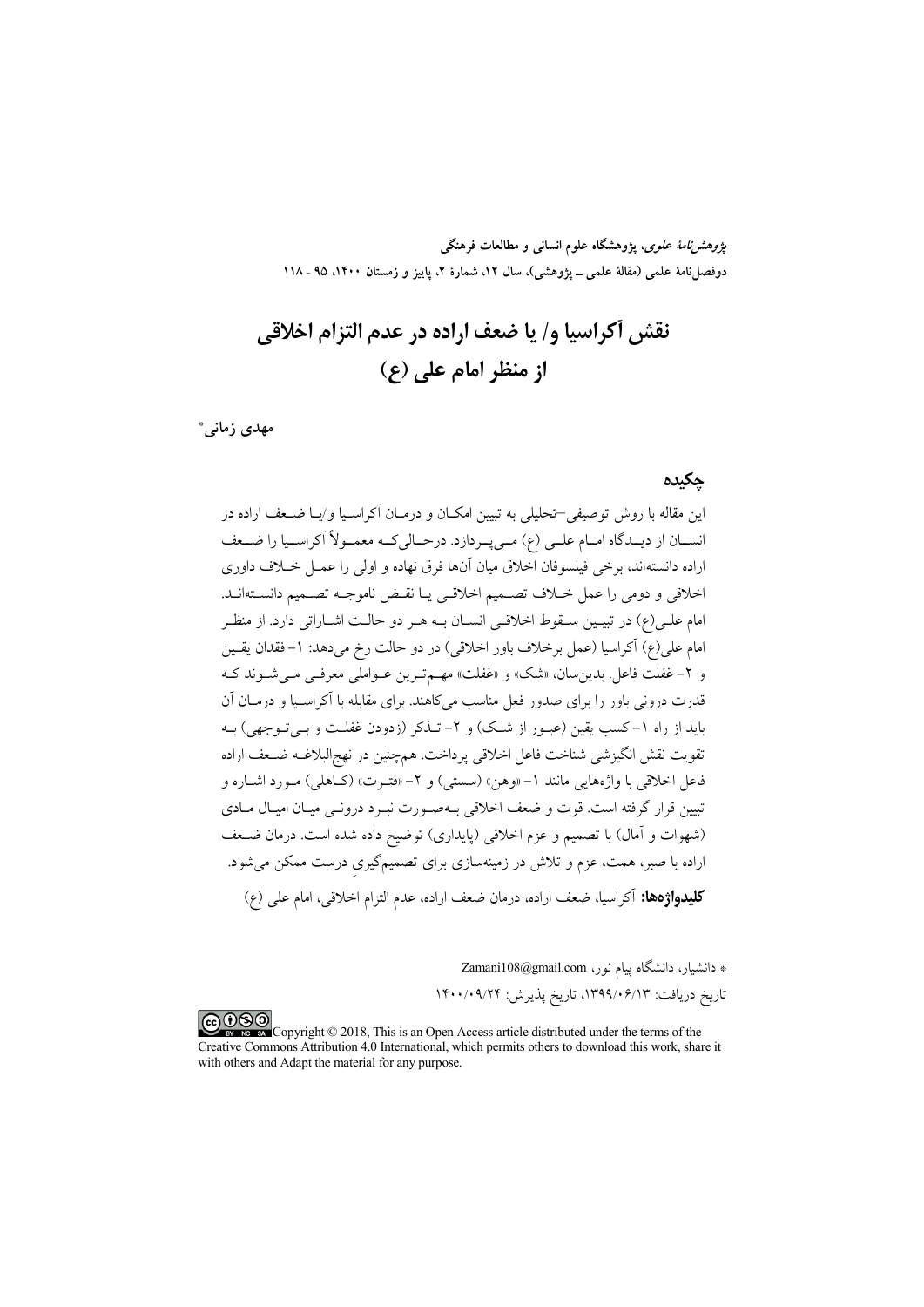۹۶ ی*ژوهشرنامهٔ علوی*، سال ۱۲، شمارهٔ ۲، پاییز و زمستان ۱۴۰۰

#### ١. مقدمه

رفتارهای صادر از حیوانات به جبر امیـال و ســائق۵ــای (کشــندههــای) ناخودآگــاه اســت و بنابراین مورد ارزش گذاری اخلاقی قرار نمیگیرند. در مقابل، عمل اختیـاری انســان عاقــل و مختـار موضـوع ارزش گـذاري اخلاقـي قـرار مـي گيـرد و مواخـذه و پـاداش در مـورد آن مطرح می گردد. یکی از پدیدارهای شگفتی که انسان در تأمـل بــر رفتـار و حــالات درونــی خود با آن مواجه می شود این است که در بسیاری اوقات عملی که از او صـادر مـی شـود بـا اعتقاد یا خواست او انطباق ندارد. به دیگر سخن، آدمی دست به کاری میزند که با بـاور یـا عزم او سازگار نیست. شگفتی این پدیدار به خاطر آن است که انسان خود را فاعلی عاقبل و مختـارمیدانـد. رفتارهـای اختیـاری انســان ریشــه در تعقــل و باورهــای او دارد و بنــابراین انتظار میرود به مقتضای باور و خواست خود رفتار نماید. اما برخلاف أنچـه انتظـار داریــم میان باور یا خواست اخلاقی و التزام عملی به مفاد آنها رابطهای ضروری وجــود نــدارد. بــه تعبیر دیگر عقاید یا خواستهای اَدمی علت تامه عمل و رفتار او نیست.به همـین سـبب در بسیاری موارد انسان بهرغم دارا بودن باور یـا خواسـت اخلاقـی بـه عمـل ضـد اخلاقـی دست مي زند.

یکی از ملاکهای مهم برای ارزیابی نظریههای اخلاقی سـنجش توانـایی اّنهـا در حـل مسئله نحوه تأثیر باورهای اخلاقی در عمل است. اما هـر تبیـین دربـاره نحـوه ارتبـاط بــاور اخلاقی با عمل باید به این پرسش نیز پاسخ دهـد کـه چـرا در بسـیاری از مـوارد آگـاهی از مسئوليت اخلاقي از ايجاد انگيزش براي انجـام فعـل اخلاقـي نــاتوان اسـت و شــناخت بــه عمل نمي انجامد. (مک ناوتن، ۱۳۸۶: ۱۹۲)

#### ٢. بيان مسئله

از «عمل خلاف باور يا عزم اخلاقي» (أكراسيا و/يا ضعف اخلاقي) به «عدم التـزام اخلاقـي» تعبیر می شود. این مسئله از مسائل اصلی و کهن فلسفه اخلاق به شــمار مــی]یــد امــا تــازگی خود را از دست نداده و در عصر حاضر نیز ذهن بسیاری را به خود مشـغول داشـته اسـت. پیامبران و هدایتگران دینی نیز به این موضوع توجه ویـژه نشـان دادهانـد و عـدم التـزام بـه اخلاق از دغدغههای اصلی آنان بوده است. ایـن مسـئله در متـون دیـن اسـلام (آیـات و روایات) نیز مورد اشاره قرار گرفته اسـت. در ایــن میــان نهــج|لبلاغــه هــمچــون گــردآوری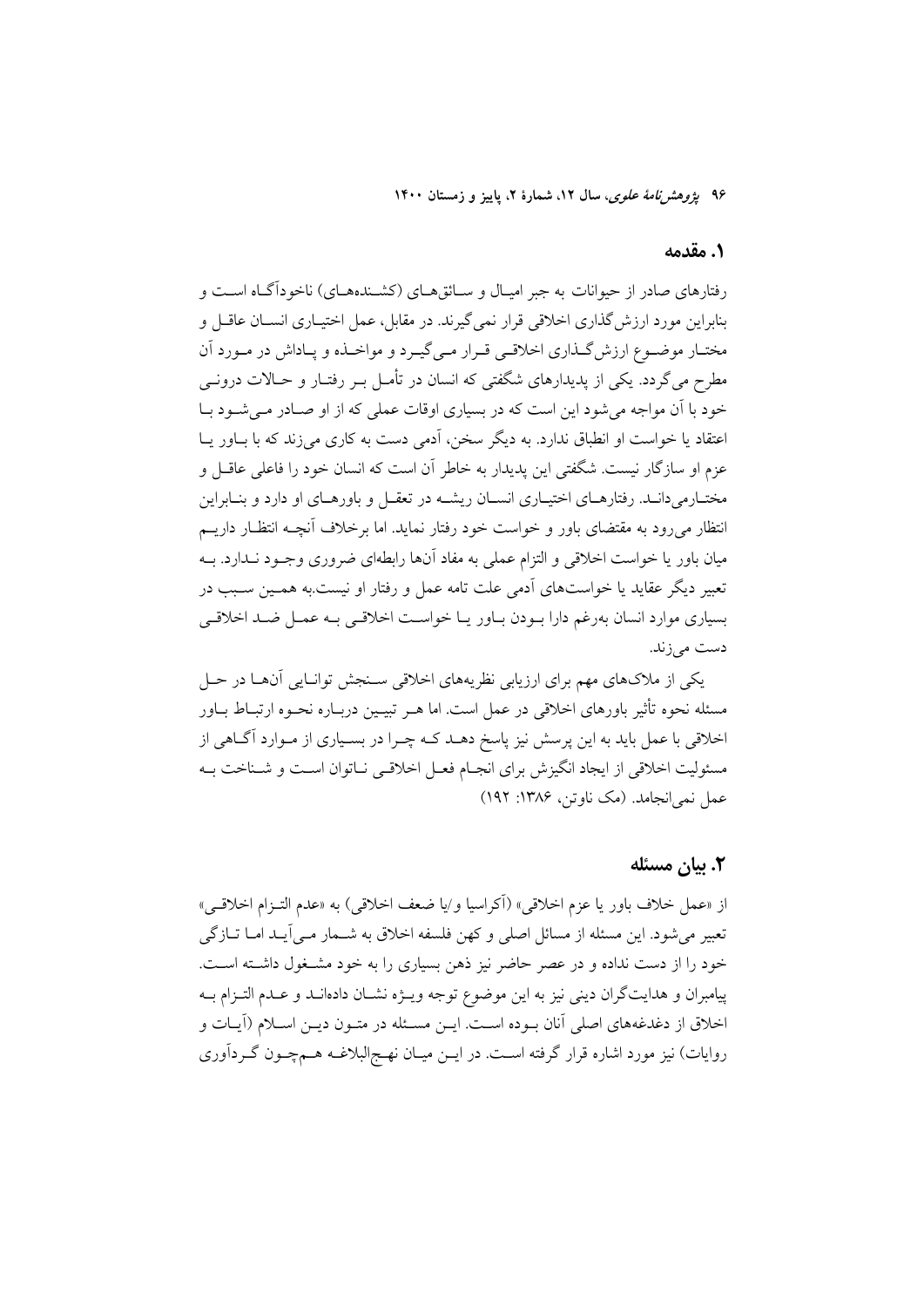نقش آكراسيا و/ يا ضعف اراده در عدم التزام اخلاقي … (مهدى زماني) ٩٧

گزیدهای از سخنان یکی از برترین هدایتگران دینی توجـه ویـژهای بـه ایـن مسـئله نشـان داده است. در این نوشته تلاش میکنیم تا پس از بررســی معنــای آکراسـیا و ضــعف اراده و مروری بر دیدگاههای مطرح در مورد یگانگی یـا تفـاوت آنهـا و نیــز التــزام و عــدم التــزام اخلاقی به تبیین و تحلیل سخنان حضرت امیـر (ع) در ایـن موضـوع بپـردازیم. بـدینِ سـان مسئله اصلی ما تبیین دیدگاه نهجالبلاغــه در مــورد امکــان آکراســیا و ضــعف اراده و تحلیــل نحوه تأثير آن در عدم التزام عملي به اخلاق و نيز نحوه مقابله و درمان آنهاست.

## ٣. پيشينۀ پژوهش و جديدٻودن آن

مسئله أكراسيا و ضعف اراده از أغاز فلسفه يونـان تــا بــه امــروز مــورد توجــه بــوده اســت. فيلســوفان بزرگــي همچــون ســقراط، افلاطــون و ارســطو تــا فلاســفه معاصــر بــه ايــن مسئله پرداختهاند. تحقیقات فلسفی جدید در این زمینه نیز هم در میان فیلسـوفان تحلیلـی و هم فیلسوفان اگزیستانس وجود دارد. خوشبختانه در این موضوع پــژوهش۹حای ارزشــمندی در فضای اندیشه ایران به انجام رسیده است کـه بـه برخـی اشـاره مـیشـود: «بـاور دینـی، انگیزش و التزام اخلاقبی» (خزاعبی، ۱۳۹۳: ۸۵)، «ضعف اراده– آکراسـیا، چالشـبی معاصـر درباره معنا» (مقدسی، ۱۳۹۶: ۲۲۳)، ضعف اراده از دیدگاه دیوید ســن» (تــوکلی و آذرگــین، ''Are the weakness of will and Akrasia, Two Distinct Phenomena" (١٢٧: ١٣٩٢ (khazaei, 8018:61)، «امكــان يـــذيري آكراســيا از منظــر ســـقراط و افلاطــون» (آذرگــين و توكلي: ١٣٩۴: ٢)، «بررسي شكاف بين نظر و عمل اخلاقي از ديـدگاه ارسـطو» (جــوادي و صـيادنژاد، ١٣٨٨: ١)، «بررســي و تحليــل ضــعف اخلاقــي از منظــر أگوســتين و تومــاس آكو بناس» (عليزاده، ١٣٩٥: ۶۵)

بنابراین ما در زمینه این مسئله از پیشینهای نسبتاً قوی برخورداریم. تلاش مـا ایــن اسـت که با تبیین صورتبندی دقیقتری از ایــن مســئله پاسـخ آن را در نهــج|لبلاغــه پــی گیــری و تحلیل نماییم. در این راسـتا بــهطـور عمــده بــر ســخنان حضــرت امیــر (ع) در ایــن کتــاب تمرکز میکنیم اما در تحلیل از رجوع به شروح نهج|لبلاغه و آثار دیگر در این زمینــه غفلــت نخواهیم نمود. با بررسی انجامشده معلوم شد که در این زمینه پژوهش مستقلی وجود نــدارد و نظر به اهمیت آن ضرورت دارد در مقالهای بهصورت جداگانه به آن پرداخته شود.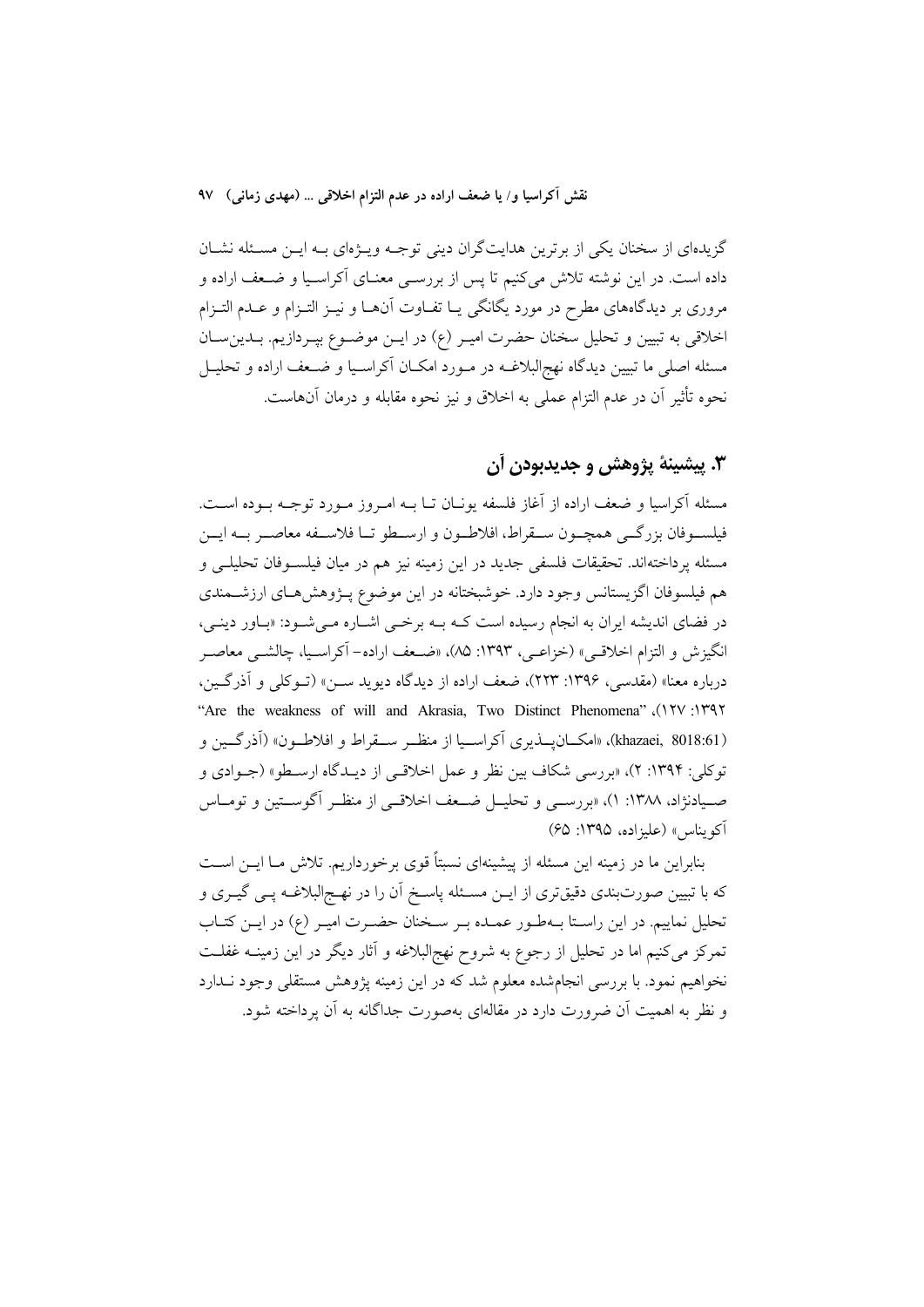۹۸ يژوهشر *نامهٔ علوی*، سال ۱۲، شمارهٔ ۲، پاييز و زمستان ۱۴۰۰

### ۴. آکراسیا

آكراسيا (akrasia) واژەاي يونانى است. پيش از اختلاف دربارە تعريف ايـــن واژە، در ادبيــات پژوهش گران فلسفه اخلاق به معنای ضعف اراده (weakness of will) دانسته می شد و گــاهی آن را با «ناخو یشتن داری» (incontinence) یکی می گرفتنـد. در روان.شناسـبی گــاهی آن را بــه اهمالکاری، تعلل ورزی و فقدان کنترل بر خود ترجمه کردهاند. برخی ضعف اراده را انجـام عامدانه عملی میداند که فاعل آن را نادرست می بیند. از دیدگاه دیویدسن آکراسیا بــه معنــای ضعف اراده است. او آکراسیا را اینگونه تعریف میکند که فاعلی از روی تعمد کبار «البف» را انجام دهد و در همان حال داوری او آن باشد کـه گزینـه ممکـن «ب» بـرای انجـام دادن بهتر است. بنابراین از دیدگاه او فاعـل آکراتیـک کســی اســت کــه آزادانــه و از روی قصــد، بدون اعتنا به حکم پذیرفتهاش درباره بهترین کار، عمل کند. (Davidson, 1970: 22)

در تساريخ فلسـفه سـقراط و افلاطـون را از أن جهــت كــه معرفــت و فضــيلت را یکمی دانستهانـد، منکـر آکراسـیا بــه شــمار مــی]ورنــد. (ادواردز، ۱۳۷۸: ۸۲) افلاطـون در یروتاگوراس می گوید: «کسی بـه میـل خـود بـدی نمـی کنـد بلکـه آنـان کـه مرتکـب کـار بد مي شوند نخواسته و ندانسته چنين مـي كننـد.» (افلاطـون، ١٣٨٠: ١١٠) در مقابـل، ارسـطو دیدگاه سقراط در خصوص عـدم امکـان نایرهیزکـاری نمـی پـذیرد و آن را خــلاف تجربـه اخلاقی می داند. به باور ارسطو در بسیاری از موارد افراد عامدانه و آگاهانــه بــرخلاف داوری خود عمل می کنند و چنین افرادی سست اراده (یا آکراتیک) هستند. (ارسطو، ۱۳۸۵: ۲۴۶)

البته در تفسیر سخن سقراط و افلاطون می توان گفت مراد آنان در یکی دانستن فضـیلت و معرفت، معرفت حقیقی است. بدین سان اگر کسی به معرفت حقیقی دست یابد انجام کـار بد و ضد اخلاقی از او محال می شود، چیزی که عموم اَدمیان از اَن بی بهره هستند. کسی کـه کار زشتی انجام میدهد واقعاً از زشتی آن بی خبر است و مهلک بودن آن را درنمـییابـد. بــا این توضیح، دیدگاه افلاطون به آنچه متکلمین در باب عصمت می گویند نزدیک است. زیــرا آنچه باعث عصمت و مصونیت از گناه میشود علم به حقایق هولناک اعمال زشـت اسـت. اگر كسى انجام كار خلاف اخلاق را همچون نوشيدن سمى مهلك بدانـد قطعـاً أن را انجـام نخواهد داد. به همین دلیل برخی ترجیح دادهاند که در تبیین دیدگاه سقراط مبنـی بـر رابطـه ضروری میان باور و عمل بـهجـای کلمـه بـاور بایـد از واژههـایی نظیـر فهـم یـا حکمـت استفاده نمـود. (خزاعـی، ۱۳۹۳: ۸۹) فهـم و حکمـت بـا بـاور سـطحی تفـاوت دارد زيـرا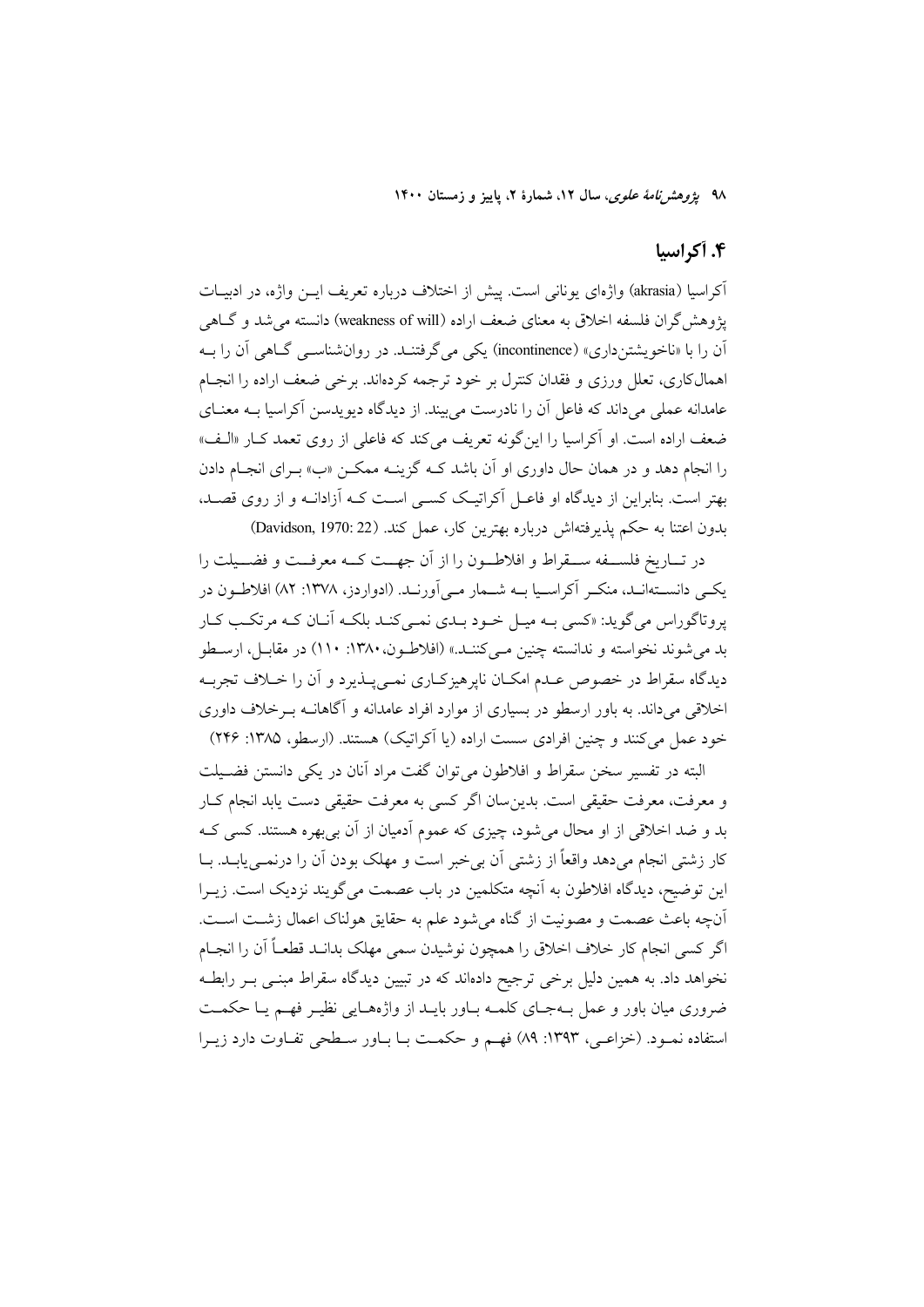نقش آكراسيا و/ يا ضعف اراده در عدم التزام اخلاقي ... (مهدي زماني) ٩٩

بهگونـهاي در عمـق وجـود فـرد رسـوخ نمـوده اسـت كـه او را بـه انجـام عمـل درسـت سوق می دهد، و بر این اساس آکراسیا امکان نمی یابد.

#### ۵. ضعف اراده

از ديدگاه عموم فيلسوفان اخلاق ضعف اراده و آكراسيا يكي هسـتند. درواقــع أنــان ضــعف اراده را بهعنوان ترجمهاي بـراي آكراسـيا يذيرفتنـد. آنــان آكراسـيا را «عمــل تعمــدي فاعــل برخلاف أن حكم خويش به بهترين عمل يا بر ضد أنچه خوب ميداند» تعريف نمـودهانــد. (توكلي و آذركين، ١٣٩٢: ١٢٩) در مقابل، ريچـارد هولتـون (R. Holton) ادعـا مـى كنـد كـه ضعف اراده با آکراسیا یکی نیست. به باور او آنچه عموم مردم ضعف اراده مـیداننـد «عمـل برخلاف داوري فرد» نيست بلكه «تغيير ناموجه تصميم فرد» است. بنـابراين او معتقــد اســت آکراسیا به معنایی که میان غالب فیلسوفان مطـرح شـده و دربـاره امکـان و عـدم امکـان آن بحث می شود، برساخته خود آنها است. این درحالیست کـه کـاربران زبـان کســی را دارای ضعف اراده می شمارند که در جریان انجام فعل تصمیم خود را بـهصـورت آنـی و ناموجـه تغییر دهد. یعنی عملی را که بـر طبـق داوری یـا بـاور خــود تصــمیم بــه انجــام آن داشــت ترک نماید یا اَنچه را به ترک اَن مصمم بود انجام دهد. (اَذرگین و توکلی، ۱۳۹۴: ۲) بدين سان هولتون معتقد است بايد ميان دو چيز تفكيك كنيم:

١– آكراسيا: فاعل برخلاف باور موجه خود عمل كند. (مفهوم برساخته فيلسوفان) ۲– ضعف اراده: فاعل تصمیم خود را بــهصـورت آنــی و ناموجــه تغییــر دهــد. (مفهــوم موردكاربران زبان)

برخی مانند ألفرد ملی (A. Mlele) با ارائه نمونههایی در پرسشنامههـا ادعــا کــردهانــد کــه نه همـه و نـه حتـي بيشـتر كـاربران زبـان از الگـوى هولتـون در كـاربرد واژه ضـعف اراده پیروی نمی کنند. (مقدسی، ۱۳۹۶: ۲۲۳)

در این نوشتار مقصود ما یرداختن به این اختلاف نیست. آنچه در بحث حاضر بـرای مـا اهمیت دارد گسیخته شدن رابطه میان فاعل و انجام فعل اخلاقی است که از آن به عدمالتـزام اخلاقی (moral Commitment) تعبیر می شود. شاید همانگونه که برخسی پیشـنهاد نمـودهانــد (همو: ۲۴۶) بتوان برای ضعف اراده طیفی از معانی یـا مصـادیق در نظـر گرفـت کـه شـامل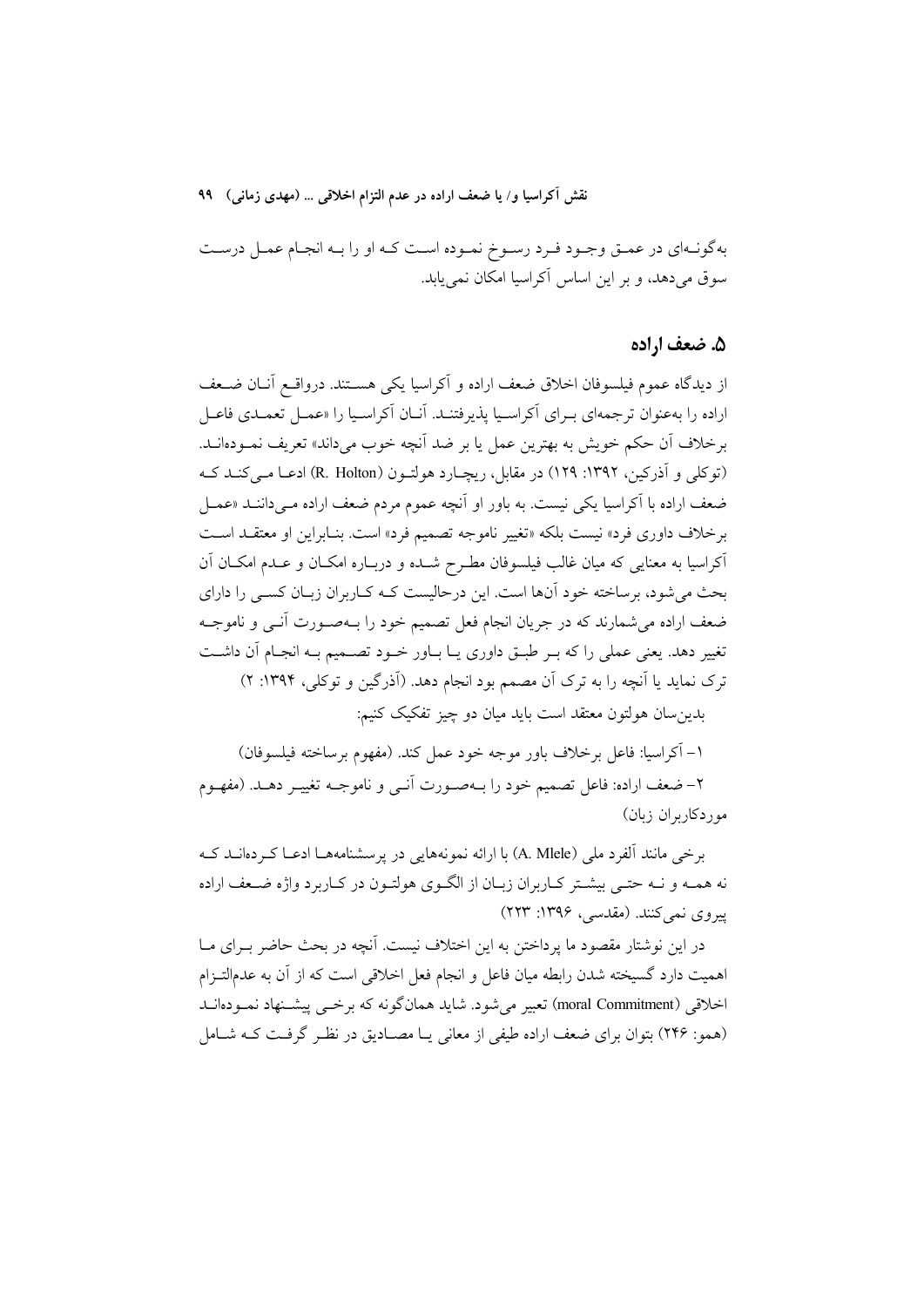۱۰۰ ب*ژوهش نامهٔ علوی*، سال ۱۲، شمارهٔ ۲، پاییز و زمستان ۱۴۰۰

عمل مخالف داوری، عمل مخالف تصمیم جدی و یا هر دو بشود. سوی دیگر ممکن است ضعف اراده را وصفي براي ويژگيهــاي فاعــل يــا ويژگــي فعــل يــا هــر دو منظــور نمــود. (khazaei, 2018: 62, 63)

## ۶. آکراسیا و ضعف اراده در روان شناسی

روانشناسان هم در مباحث نظری و هــم در مســائل بــالینی دربــاره آکراســیا و ضــعف اراده بحث نمودهاند. آنان گاهی از آن به عنوان نوعی اختلال در شخصـیت آدمـی یـاد کـردهانــد. دیدگاه فروید که به بحث ناخودآگاه در علم روانشناسـی رســمیت بخشـید و تــاثیر آن را در رفتارهای آدمی را مورد تاکید قرار داد، نقش عوامل غیر معرفتی در شخصـیت و روان آدمـی را نشان مي دهد. (76–157 : Wollheim,1971:) ناخوداًگاه مخزن احساسات، افكار، تمايلات و خاطراتی مثل احساس درد، اضطراب یا تعـارض اسـت. بــه عقیــده فرویــد، ناخوداًگــاه بــر اثر گذاریش بر روی رفتار ما ادامه می دهد، هیر چنید میا از این تبأثیرات نهفتیه و ناآشیکار، آگاهي نداريم. عوامل ناخودآگــاه بــه صــورت ســائق زنــدگي (غريــزه بقــا) و ســائق مــرگ (غریزه تخریبگر) رفتارهایی را با نمودهای متفاوت و گاه متضاد (لـذتجـویی و در مقابـل يرخاش گري) باعث مي شود. اين عوامـل امكــان ضــعف اراده و رفتــار مخــالف بــا بــاور را محقق می کند. برخی از نظریهیردزان مانند دیویدسن تحت تاثیر دیدگاه فروید ذهن را شــامل بخش های مجزایی از عقاید، گرایش ها و میل های متفاوت می داند. به بیاور آنیان هیر یک از این بخشها می توانند به شکل خردنایذیر در عملکرد بخشهای دیگ موثر واقع شـوند. (توکلی و آذرگین، ۱۳۹۲: ۱۲۷)

## ٧. مبادي فعل اختياري انسان و مسئلة عدم التزام اخلاقي

عدم التزام اخلاقی به معنای عدم تحقیق عمـل اخلاقـی مناسـب بـا مبـادی اخلاقـی اسـت. بنابراین برای تحلیل مکانیسم آن باید به نحوه شکل گیـری عمـل اختیـاری کـه در مباحـث فلسفی تحت عنوان مبادی فعل اختیاری از آن یاد می شود، توجــه نمــود. فیلســوفان معمــولاً فرایند صدور افعال اختیاری از انسان را تحت تأثیر سه عامـل عمـده معرفـی مـی کننـد. ایـن سه عامل با قوای سه گانه مدرکـه، شـوقیه و فاعلـه منطبـق اسـت. انسـان در آغـاز امـری را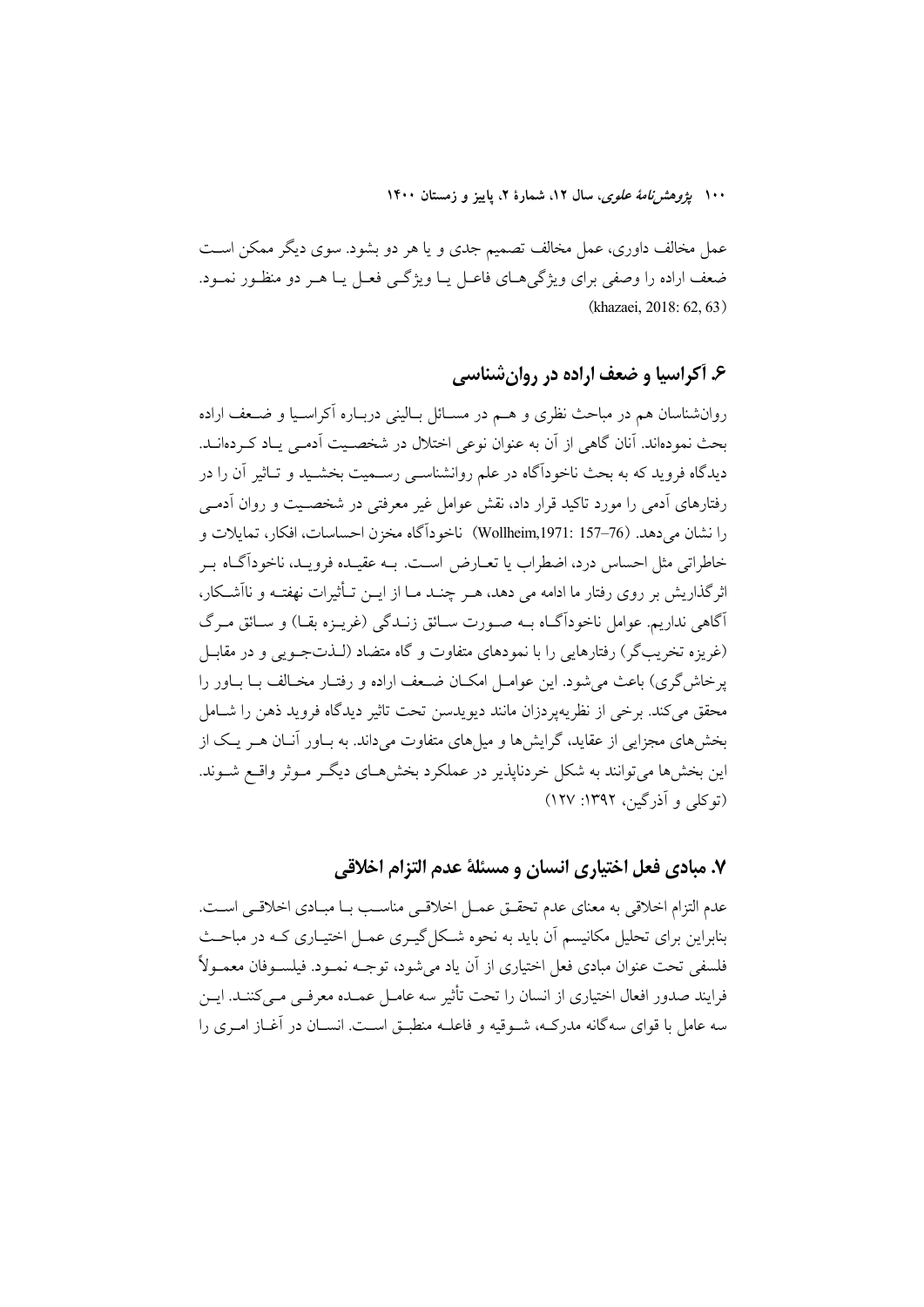نقش آکراسیا و/ یا ضعف اراده در عدم التزام اخلاقی … (مهدی زمانی) ۱۰۱

تصور نموده و سودمندي آن را تصـديق مـيكنـد (شـناخت). سـپس نسـبت بـه آن شـوق ييدا مي نمايد (ميل و شوق) و در پايـان آن را برگزيـده و بـراي تحقـق آن اقـدام مـي نمايـد (قصد و اراده). بنـابراين در انجـام فعـل اختيـاري قـواي مدركـه و محركـه دخالـت دارنـد. (ارنسنا، ۱۳۶۲: ۳۳/۲)

ملاصدرا فرایند صدور فعل اختیاری را به شکل های متفاوتی تبیـین نمـوده اسـت. او در بعضي از آثارش اين فرايند را در سـه مرحلـه: ١- داعـي يــا انگيــزه، ٢- شــوق مؤكـد و ٣-تحريک اعضا خلاصه مي کند (صدرالدين شيرازي، ۱۳۵۴: ۱۳۵) امـا در تفصـيلي تـرين بيـان مراحل صدور فعل ارادي را ١- تصـور ٢- تصـديق، ٣- شـوق، ۴- شـوق مؤكـد، ۵- اراده (اجماع) و ۶– حركت اعضاء بدن مي دانـد. (صـدرالدين شـيرازي، ١٩٨١ م: ٣٥٢/۶) مرحلـه آخر یعنی حرکت اعضا امری فیزیولوژیک و پیرونی به شمار می آید. پدین سان مبادی درونے فعـل ارادي را مـي تـوان در ١- شـناخت (تصـور و تصـديق)، ٢- ميـل (شـوق) و ٣-اراده (شوق مؤكد و اجماع) خلاصه نمود.

نکته مهم این که هرکدام از ایـن مبـادی دارای مـدارج و قابـل شـدت و ضـعف اسـت. (مقدسی،۱۳۹۶: ۲۴۷) بدین سان در مرحله شناخت (تصور و تصدیق) وضوح تصور فعـل و پیامدهای آن و نیز تصدیق به بد بودن آن دارای مراتب شدید و ضـعیف اسـت و هـمچنـین توجه و حضور آن در انگیزش فاعل می تواند نوسان داشته باشد این امر در مورد میل، شــوق و رغبت به انجام فعل و نیز قصد و اراده انجام آن نیز صادق است.

# ٨. تمایز آکراسیا و ضعف اراده در سخنان امام علی (ع)

با توجه به چند فقره از سخنان امام على (ع) مي توان زمينه بحث از آكراسـيا و ضـعف اراده (در روایت تفکیک میان آنها) را در نهج|لبلاغه فراهم نمود: ١– فَتَدَاوَ مِنْ دَاءِ الْفَتْرَة فِي قَلْبِك بعَزِيمَة وَ مِنْ كرَى الْغَفْلَة فِي نَاظِرِك بيقَظَة (خطبه/٢٢٣) ٢- فَبَاعَ الْيقِينَ بِشَكْهِ وَ الْعَزِيمَةَ بِوَهْنِهِ (خطبه/١) ٣– اطْرَحْ عَنْك وَاردَاتِ الْهُمُوم بعَزَائِم الصَّبْر وَ حُسْن الْيقِين (نامه/٣١) در اين سخنان عدم التزام اخلاقي به دو عامل نسبت داده مي شود: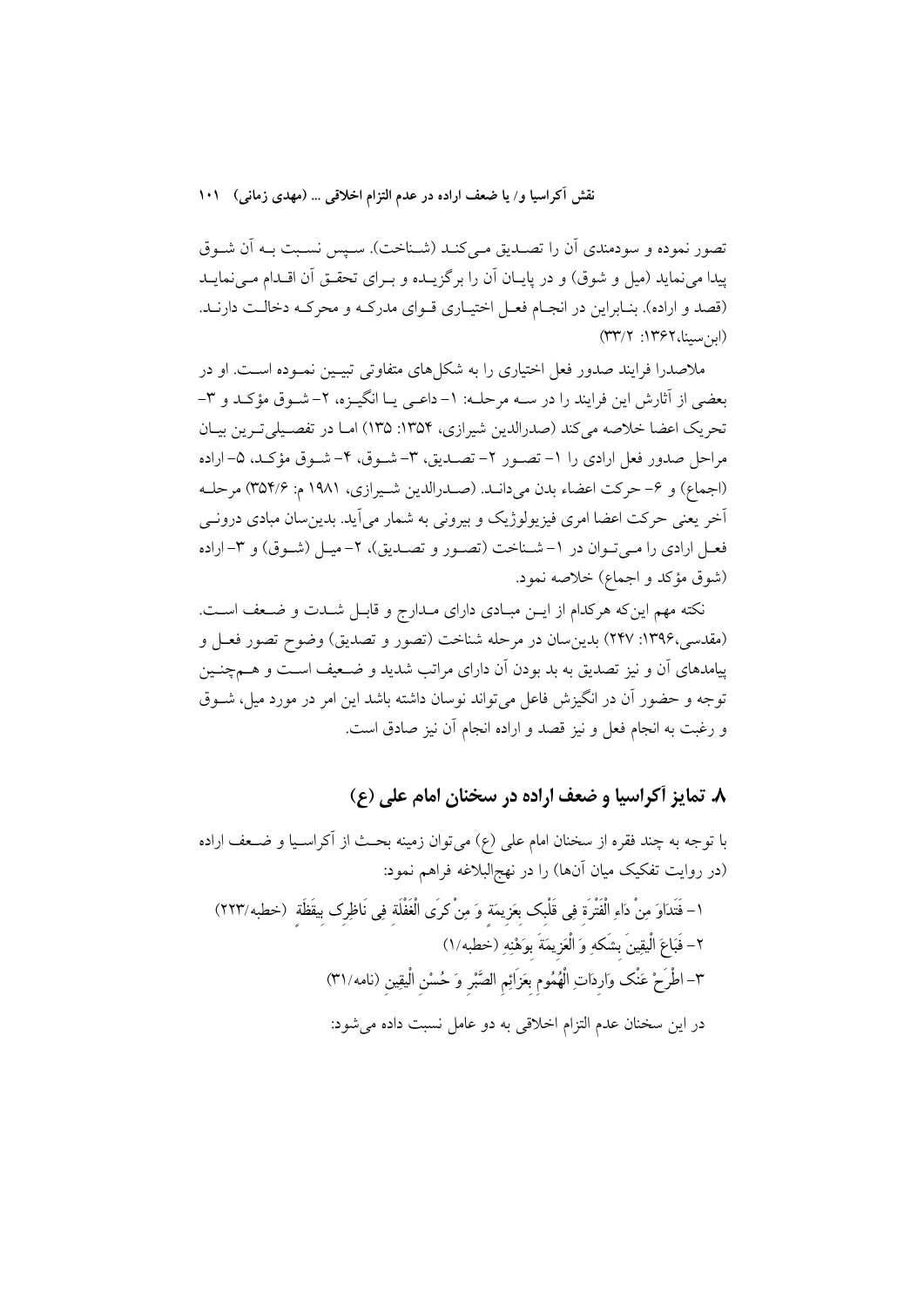۱۰۲ *یژوهشرنامهٔ علوی*، سال ۱۲، شمارهٔ ۲، پاییز و زمستان ۱۴۰۰

۱– غفلت و شک: این عوامل مربوط به شناخت هستند و درمـان آنهـا بــا هوشــیاری و يقين تحقق مي يابد.

۲– فترت و وهن: مربوط بــه ضــعف در اراده و تصــمیم اســت و درمــان آن بــا عــزم و بر دباری محقق می گر دد.

# ١٨ دو عامل آكراسيا: فقدان يقين و بي توجهي

در تبیین نحوه امکان آکراسیا (انجام عمل بـرخلاف داوری و حکـم اخلاقـی) مـی تـوان بــه دو عامل اشاره نمود:

۱– فقدان يقين: حالتي كه شناخت و باور فاعل در مورد فعـل و پيامــدهاى آن قطعــي و یقینی نیست و با تردید و شک همراه است.

۲- بی توجهی: حالتی که فاعل در هنگام انجام عمل نسبت به شناخت و باور خود توجــه يا حضور ذهن ندارد.

### ۱.۱.۸ اولین عامل آکراسیا: فقدان یقین

سقراط و افلاطون منکر آکراسیا هستند و میگویند هیچکس عالمانه کار بد انجام نمیدهــد و خلاف داوری خود درباره بهترین کار عمل نمیکند. ازاینجهت عامـل فعـل ضـد اخلاقـی جهل است. اما آنچه به فهم مقصود اصلی سقراط کمک می کند این است کـه او معرفـت را دارای مراتب میداند. مقصود سقراط از یگانگی معرفت و فضـیلت اخلاقـی ایـن اسـت کـه کسي که معرفت حقيقي و درست دارد فعل غيراخلاقي مرتکب نمي شـود. بـه ديگـر سـخن أنكه از سطح پندار (دوكسـا) فراتـر رفتـه و بـه معرفـت حقيقـي (نـوئزيس) رسـيده اسـت ممكن نيست برخلاف معرفت خويش عمل كند. (افلاطون، ١٣٨٠: ١٢٢)

در نهج البلاغه شرط انجام عمل درست از سوى فاعل شناخت حقيقى و قلبى و بصـيرت راستين معرفي مي شود: «فَالنَّاظِرُ بالْقَلْب الْعَامِلُ بِالْبَصَر يَكُونُ مُبْتَدَأً عَمَلِهِ أَنْ يَعْلَمَ أعَمَلُهُ عَلَيْــهِ أَمْ لَهُ؟ فَإِنْ كَانَ لَهُ مَضَى فِيهِ وَ إِنْ كَانَ عَلَيْهِ وَقَفَ عَنْهُ.؛ فَإِنَّ الْعَامِلَ بِغَيْرِ عِلْم كَالسَّائِرِ عَلَى غَيْرِ طَرِيــق، فَلَا يَزِيدُهُ بُعْدُهُ عَنِ الطَّرِيقِ الْوَاضِحِ إِلَّا بُعْداً مِنْ حَاجَتِهِ» (خطبه/١۵۴)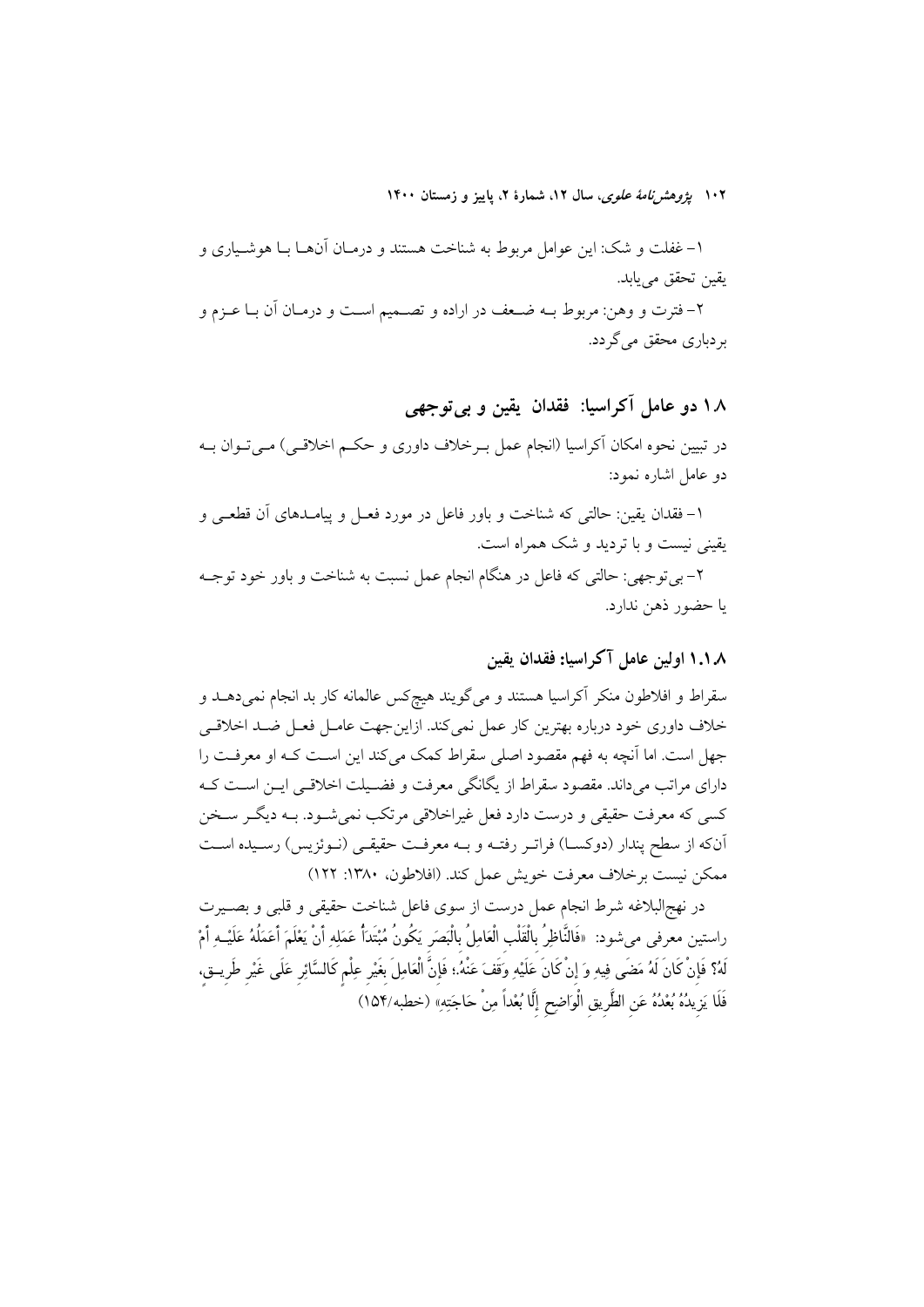نقش آکراسیا و/ یا ضعف اراده در عدم التزام اخلاقی … (مهدی زمانی) ۱۰۳

۱.۱.۱۸ جایگاه علم یقینی در درمان آکراسیا

یقین باوری قطعی و مستدل نسبت به یک امر اسـت بــهگونــهای کــه صــاحب آن بــاور بههیچوجه احتمال خلاف آن را ندهد؛ و بدین سان در یقـین شـک و ظـن راه نـدارد. بـرای يقين نيز مراتبي علماليقين، حق اليقــين و عــين|ليقــين در نظـر گرفتــه شــده اســت؛ بنــابراين یقینداشتن به یک موضوع به میزان اعتماد به آن بستگی دارد. اگـر اعتمـاد انسـان بــه یـک مطلب صددرصد باشد و هيچ احتمال خلاف آن را ندهد، به آن يقين يا قطع دارد.

از سوی دیگر با توجه به درجات یقین می توان نحوه دستیابی بـه آن را نیــز در خلــوص آن مؤثر دانست. هر چه نحوه رسیدن به یقین مستقیمتر، حضوریتو و بـیواسـطهتـر باشــد ارزش يقين بيشتر اسـت (عـين|ليقـين). از همـينجـا نقـش انگيزشـي بـاور مـورد ارزيـابي قرار میگیرد. باور نسبت به یک امر میتواند انواع و مراتب گوناگون داشــته باشــد. هــر چــه درجه باور بهيقين يا قطع نزديكتر باشد نقش انگيزشــي آن بيشــتر خواهــد بــود و قاطعيــت فاعل در انجام فعل قوىتر مى شود. اگر باور به يقين و قطع كامـل برسـد قاطعيـت فاعـل در انجام فعل به اوج میرسد و انجام فعل ضـرورت پیـدا مـیکنـد. مـثلاً اگـر کسـی دارویـی شفابخش در اختیار داشته باشد و یقین کند که با خوردن آن دارو از مـرگ رهـایی مـیbیابـد حتمــاً اّن دارو را مصــرف مــى كنــد. در مقابــل اگــر كســى يقــين كنــد انجــام كــارى او را بههلاکت می کشد و بهویژه هولناک بودن آن را ببیند، انجام آن کار برایش محال می شود.

یس یک راه فیصله بخشیدن به مجادله بر سر امکان آکراسیا و عدم امکـان آن ایــن اســت که بگوییم درصورتیکه علم یا باور فاعل به مرتبه یقین نرسیده باشد، امکان تخلـف فاعــل از عمل به مقتضای آن وجود دارد و درنتیجه مراد از عدم امکان آکراسـیا ایــن اســت کــه میــان يقين و التزام اخلاقي رابطه ضروري وجـود دارد. بــدينســان اگــر كســي رفتــاري بــرخلاف اخلاق انجام می دهد و یا مرتکب گناه می گردد از معرفت یقینـی بهـرهمنـد نیسـت. عمـل، زاييده علم حقيقى و اقدام نتيجه منطقى يقين است: «الْعِلْمُ مَقْرُونٌ بالْعَصَلِ، فَمَـنْ عَلِـمَ عَمِـلَ؛ وَ الْعِلْمُ يهْتِفُ بِالْعَمَلِ، فَإِنْ أَجَابَهُ، وَ إِلَّا ارْتَحَلَ عَنْه» (حكمت/٣۶۶) «علــم بــا عمــل همــراه اســت، درنتیجه کسی که علم دارد عمل میکند و علم عمل را صدا میزند، اگر پاسخ گفت میمانــد وگرنه کوچ ميکند».

از دیدگاه شارح معتزلی نهجالبلاغه در این سخن مراد از علم، عرفان است زیــرا آن کــه نسـبت بــه يــك امــر عــارف باشــد، حتمــاً بــهمقتضــاي علــم خــويش عمــل مــىكنــد.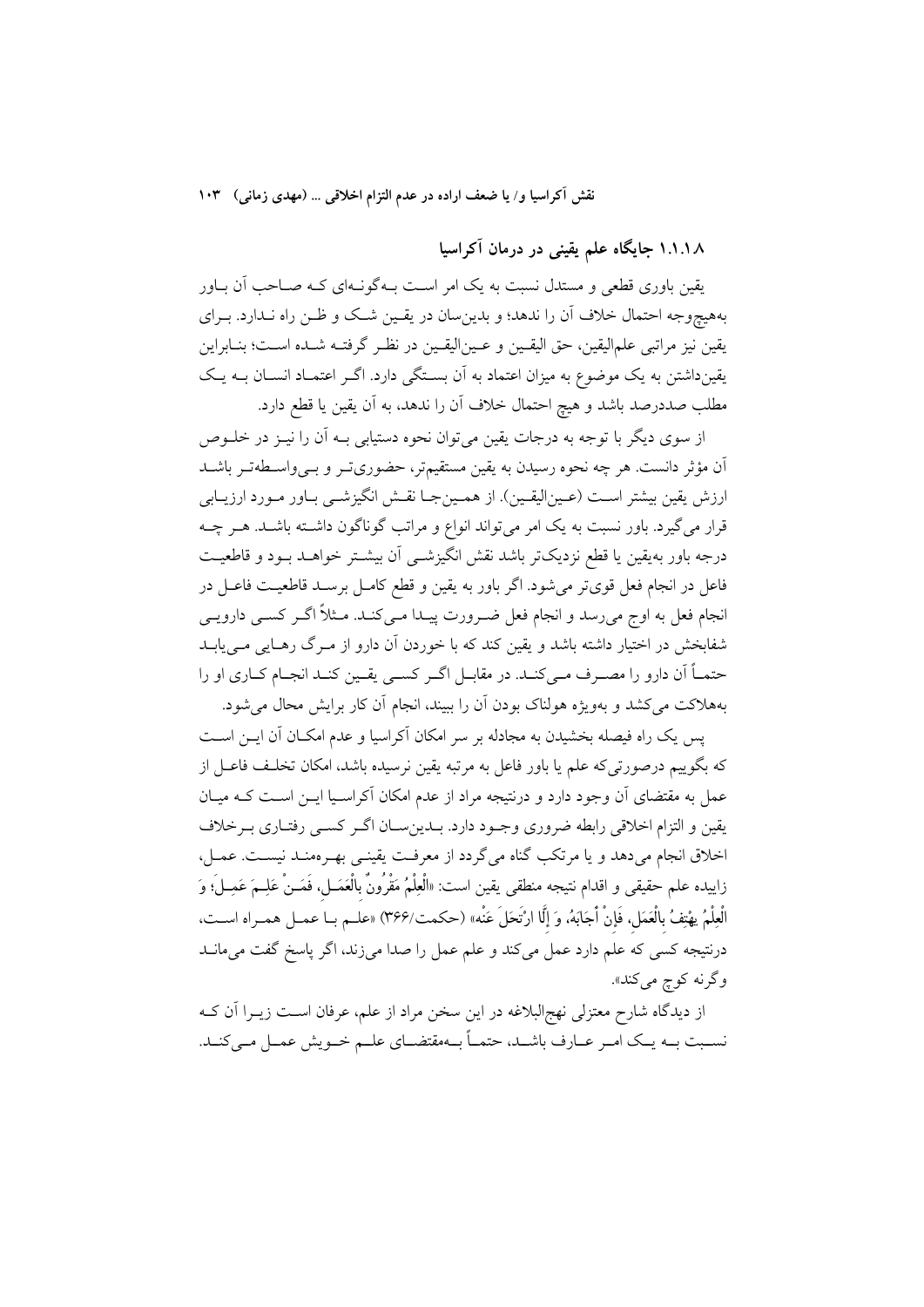۱۰۴ پژ*وهشرنامهٔ علوی*، سال ۱۲، شمارهٔ ۲، پاییز و زمستان ۱۴۰۰

(ابن ابی|لحدید، ۱۳۳۷: ۲۸۴/۱۹) شارح دیگر نهج|لبلاغه مقصـود از علــم در ایــن ســخن را علم حقیقی می داند. از دیدگاه او علم حقیقی بهگونهای نفس آدمی را متأثر می سازد که بـرای او امری وجدانی میشود و از عمـل جـداییiپـذیر اسـت. مثـل کسـی کـه مـیدانـد آتـش سوزاننده است و بنابراین محال است خود را در معـرض آن قـرار دهــد. از دیــدگاه او علــم دين نيز به همين صورت است: «و علم الدين اذا صار وجــداناً لصــاحبه و وصــل الــي مرحلــه اليقين يكون على هذا الوجه» (هاشمي خوئي، ١: ٢٤٧/٢١) برخي از شارحان نهج البلاغـه كـه تمايلات باطني تر دارند ارتباط ضروري ميان علم و عمل را به مرتبه تصديق ايماني تفصـيلي مربوط دانستهاند: «... خشيت صفت طبيب عارف به مضار أغذيــه و أشــربه اســت در اقــدام بــر تناول سـمومات. قـال تعـالى «انمــا يخشــي الله مــن عبــاده العلمــاء» و تصــديق ايمــاني اگــر تفصيل است، البته مقرون به عمل است» (صوفي تبريزي، ١٣٧٨: ٧٣١/٢) وي بـراي توضـيح ســخن خــود بــه تفكيــك محقــق قونــوى ميــان تصــديق اجمــالى و تصــديق تفصــيلى استناد می نماید. (همو)

۲.۱.۱ X تلازم ایمان یقینی با التزام اخلاقی

گاه برای تبیین رابطـه میـان بــاور و عمــل گفتــه شــده کــه هــر بــاوری بــا عمــل رابطــه ضروری نـدارد بلکـه ايــن بــاور ايمــاني اسـت کــه انگيــزش کــافي بــراي التــزام اخلاقــي فراهم مي كند؛ اما چون ايمان داراي مراتب شديد و ضعيف است نمـيتوان از عـدم التـزام عملي فقـدان ايمـان را نتيجـه گرفـت. (خزاعـي، ١٣٩٣: ٩۴) بـه همـين دليـل بـه رويكـرد علامه طباطبايي در خصوص ايمان رجوع شده است، زيرا علامه ايمـان را اذعـان و تصـديق همراه با التزام به لوازم آن تعريف مي كند (طباطبايي، ١٣٧٢: ٣/١۵) ايمان با نــوعي اطمينــان و آرامش و اعتماد همراه است و التزام عملی را به همراه دارد.

به نظر می رسد نباید ارتباط ایمان و التزام عملی از دیدگاه علامه بهگونـهای تفسـیر شـود که همانند معتزله عمل را در تعریف ایمان دخیل بدانیم. میدانـیم کـه معتزلـه عمـل را جـزء تعريف ايمان و ماهيت آن مـيدانسـتند. مـثلاً ابـن ابـي الحديـد كـلام حضـرت اميـر (ع): «إلايمان معرفه بالقلب، اقرار باللسان و عمل بالاركان» به نفع نظريه معتزلـه عمـل را جزئـي از ايمان معرفي مي كند. (ابن ابي الحديد، ١٣٣٧: ٥١/١٩) بنابراين مقصود علامه از ايمــان، مرتبــه يقين است كه در اين مرتبه نقش انگيزشي ايمان به بالاترين حد خود مي رسد و التزام عملـي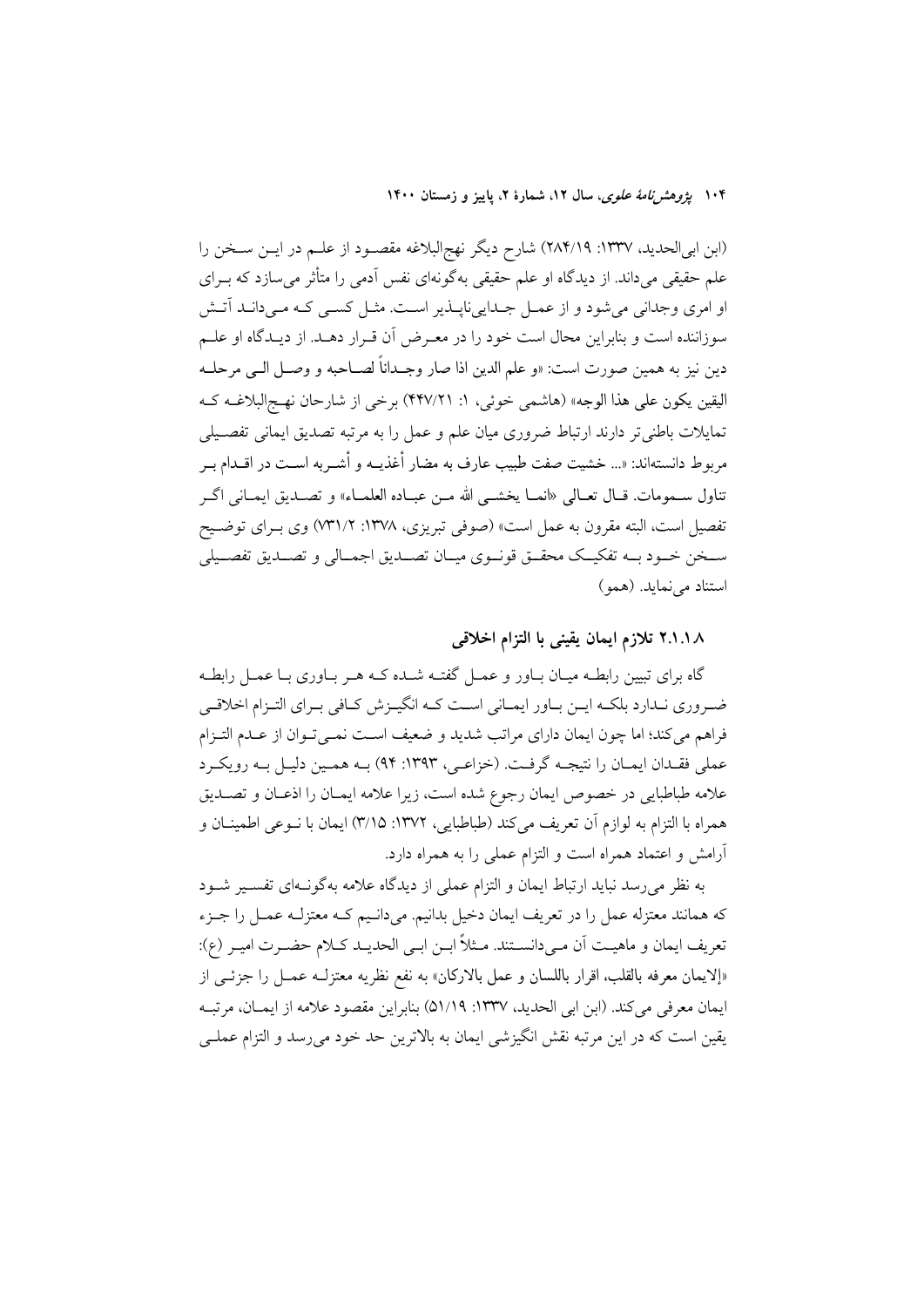نقش آکراسیا و/ یا ضعف اراده در عدم التزام اخلاقی … (مهدی زمانی) ۱۰۵

را در پی دارد. به تعبیر دیگر ایمان همانگونه که در سخن حضرت امیـر (ع) آمـده اســت از سنخ معرفت است و اقرار زبانی و عمل با اعضاء از لوازم آن است و نه جزء ماهیت آن، امــا چون ایمان شناخت و معرفتی قلبی است از حد باور ذهنی فراتر می رود و تمام ساحتهای درون آدمی را در برمی گیرد به گونهای که با احساسات و خواستهای انسان عجین می شـود. با اين تفصيل ايمان قلبي سه ســاحت شــناخت، عواطـف و اراده آدمــي را در برمــي گيــرد و بنابراین مبادی سهگانه فعل اختیاری یعنی معرفت، شوق و قصد را محقـق مـیکنـد و انجـام فعل مناسب با ایمان در این صورت امری قطعی خواهد بود.

از منظر امام علی (ع) ایمانی به التزام عملی ختم میشود که به مرتبه یقـین رسـیده باشـد به همین دلیل در خطبه همام صفات پرهیزکاران در ایمان یقینی آنان ریشه دارد: «وَ إیمَاناً فِــی يقِين» (خطبه/١٩٣) علــم پرهيزكــاران حقيقــي در التــزام اخلاقــي بــه ايمــان يقينــي و قلبــي رسیده است و به همین دلیل آکراسـیا در مـورد آنــان محتمــل نیســت. آنــان بــه مرتبــهای از ایمـان رسـیدهانــد کــه بهشــت و دوزخ یعنــی بــاطن و حقیقــت اعمــال نیــک و بــد را بــه عينِ!ليقين مي بينند: «فَهُمْ وَ الْجَنَّةُ كمَنْ قَدْ رَآهَا فَهُمْ فِيهَا مُنَعَّمُونَ وَ هُمْ وَ النَّارُ كمَنْ قَدْ رَآهَـا فَهُــمْ فِيهَا مُعَذَّبُونَ» (همان) چنين كسـاني نمـيتواننـد بـرخلاف أنچـه مـيبيننـد از اعمـال صـالح چشم بیوشند و به گناه روی آورند.

شمار کسانی که به چنین مرتبهای از یقین میرسند، اندک اسـت. امـام (ع) حجـتهـای الهي و خلفاي خداوند بر روي زمين را چنين معرفي ميكنند: «أُولَئِك وَ اللَّهِ الْــأَقَلُّونَ عَــدَداً وَ الْأَعْظَمُونَ عِنْدَ اللَّهِ قَدْراً، يحْفَظُ اللَّهُ بهمْ حُجَجَهُ وَ بَينَاتِهِ، حَتَّى يودِعُوهَا نُظَرَاءَهُمْ وَ يزْرَعُوهَــا فِــى قُلُوب أَشْبَاهِهمْ؛ هَجَمَ بهمُ الْعِلْمُ عَلَى حَقِيقَة الْبَصِيرَة وَ بَاشَرُوا رُوحَ الْيقِـينِ» (حكمــت/١۴٣) علــم خلفای الهی بصیرت حقیقی است و آنان بـا روح یقـین درآمیختـهانـد. در برخـی نســخههـا بهجاي «حقيقه البصيره» تعبير «حقيقه الايمان» آمده اسـت؛ يعنـي علــم آنــان از ســنخ ايمــان حقیقی است و ایمان حقیقی علمی قلبـی و بصـیرتی حضـوری و یقینـی اسـت. بـه همـین دلیل است که اعمال صالحی که انجام آن برای دیگران همراه بــا تکلـف و دشــواری اســت، برای آنان آسان و ضروری است، زیرا آنان در مرتبهای از علم به باطن اعمال قرار دارنــد کــه حلاوت و لذت اعمال صالح را میچشند. (بحرانی، ۱۳۶۲: ۳۲۶/۵) نحوه ارتبـاط میــان بــاور دینی و عمل در این کلام حضرت امیر (ع) نیز مورد بحث قرار گرفتــه اســت: «اْلْإِسْـلَامُ هُــوَ التَّسْلِيمُ وَ التَّسْلِيمُ هُوَ الْيقِينُ وَ الْيقِينُ هُوَ التَّصْدِيقُ وَ التَّصْدِيقُ هُوَ الْإِقْرَارُ وَ الْإِقْرَارُ هُوَ الْأَدَاءُ وَ الْأَدَاءُ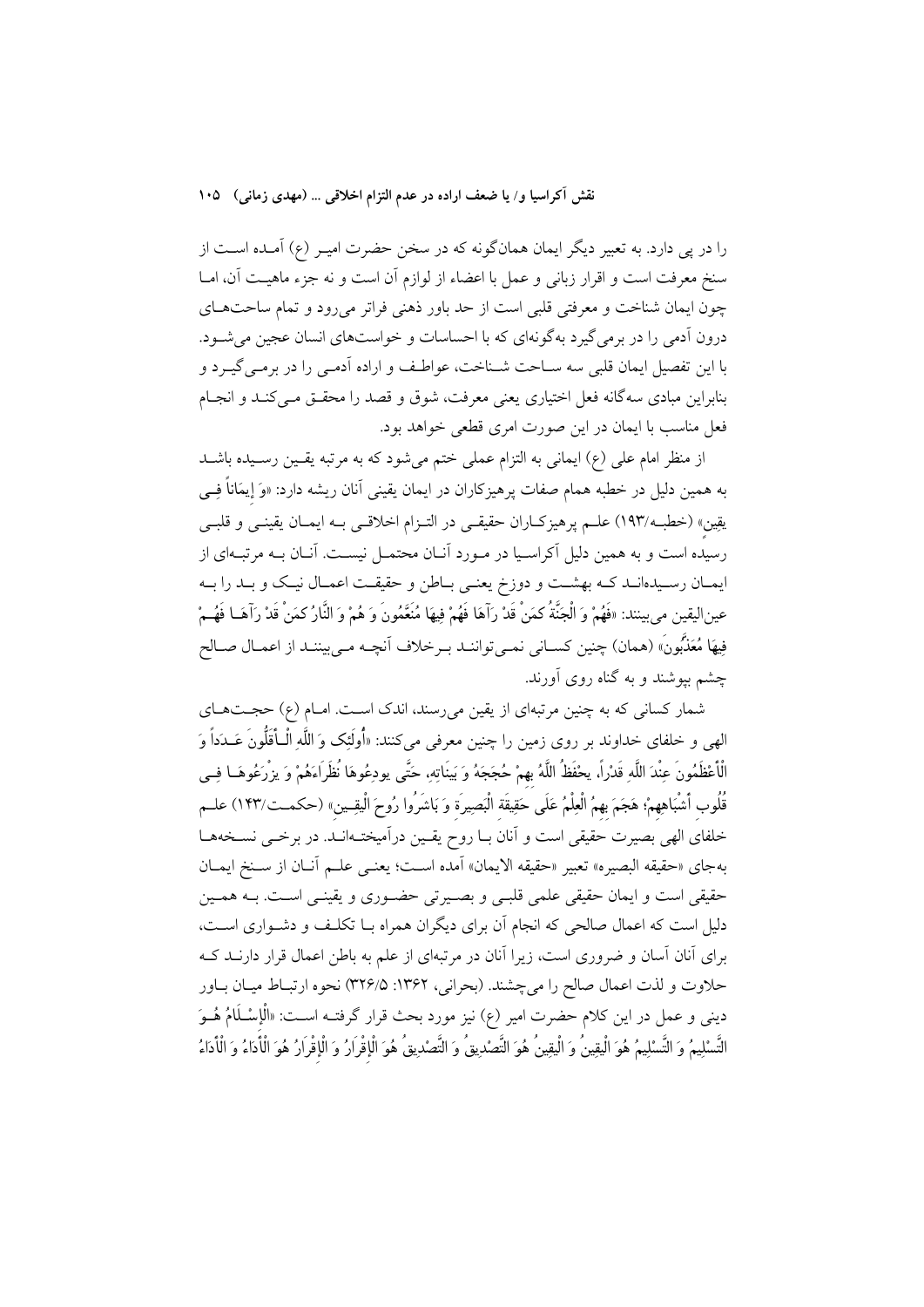۱۰۶ پژ*وهشرنامهٔ علوی*، سال ۱۲، شمارهٔ ۲، پاییز و زمستان ۱۴۰۰

هُوَ الْعَمَلُ» (حكمت/١٢۵) برخي از شارحان از اين سخن دخالت عمل در مفهــوم و تعريــف ایمان را نتیجه گرفتهاند. (این ایل الحدید، ۱۳۳۷: ۱۳۳۸) اما می توان بدون در گیـر شــدن در مشکلات مکتب معتزله این سخن را تبیین رابطه استلزامی (قیاس مفعول مرکب) میان اسـلام حقيقي و عمل دانست. (بحراني، ١٣۶٢: ٣٠٨/۵) به ديگر سخن اسـلام حقيقـي يــا حقيقــت اسلام است كه با به ترتيب مستلزم يقين، تصديق، اقرار، اداء و عمل است.

۳.۱.۱۸ تأثیر مولفههای یقین بر التزام اخلاقی

از منظر امام علی (ع) ایمان بـر چهـار پایــه ١–صــبر، ٢– یقـین، ٣–عــدل و ۴–جهـاد استوار است، اما يقين خود بر چهـار سـتون شـعبه اسـت: ١- بيـنش زيركانــه، ٢- دريافـت حکیمانه، ۳- پند گیری از عبرتها و ۴- توجه به روش پیشینیان: «وَ الْیقِینُ مِنْهَــا عَلَــی أَرْبَــع شُعَب: عَلَى تَبْصِرَة الْفِطْنَة وَ تَأْوُّل الْحِكمَة وَ مَوْعِظَة الْعِبْرَة وَ سُنَّة الْأَوَّلِينَ» (حكمت/٣١) كسى كـه در زیرکی نسبت به امور از خود بصیرت و بینش عمیق نشان میدهد میتواند بـه ظرایـف و دقایق و حکمت امور دست پابد؛ و کسی که به حکمت امور دست می پابد می تواند از آنهــا پند بگیــرد و عبــرت اَمــوزد و انســان بــا عبــرتاَمــوزی اســت کــه توگــویی بــا گذشــتگان زندگی کرده و پیامدهای اعمال نیک و بد را خواهد شناخت. بــدین ســان دســتیابی بــهیقــین مراحل و گامهایی دارد و امری تدریجی است که به مرور حاصل می شود.

نکته مهم دیگر آن که از منظر امام علی (ع) ایمان شناختی صرفاً عقلـی و ذهنـی نیســت. ايمـان معرفـت قلبـي اسـت: «الْإِيمَـانُ مَعْرِفَـةٌ بِالْقَلْـبِ، وَ إِقْـرَارٌ بِاللِّسَـانِ، وَ عَمَـلٌ بِالْأرْكـان» (حکمت/۲۲۷) در مورد حقیقت ایمان اختلاف بسیار است، اما با توجیه بیه مراتب ایمیان مي توان گفت كه ايمان تصديقي قلبي و بدون اجبار و اكراه است و در همـه ابعـاد وجــودي انسان و از جمله کردار و گفتار او ظاهر می شود. شناخت خداونـد نــه بــا چشــم و مشــاهده ظاهری بلکه با تصدیق قلبی حقایق ایمانی میسر میگردد: «لَما تُدْرِكهُ الْعُيونُ بِمُشَــاهَدَة الْعِيــان وَ لَكـنْ تُدْركــهُ الْقُلُــوبُ بحَقَــائِق الْإِيمَــانِ» (خطبــه/ ١٧٩) در ايــن جــا مــراد از قلــب نيــروي شناخت است. اين شناخت به گمان برخي حاصل برهان و استدلال است (ابن ابـي الحديـد، ١٣٣٧: ٤٤/١٠) امـا برخــي نيــز أن را از نــوع شــهود و بصــيرت مســتقيم يــا كشــف تــام حضوري دانستهاند. (هاشمي خوئي، ١٣۵٨: ٣١٩/١٧)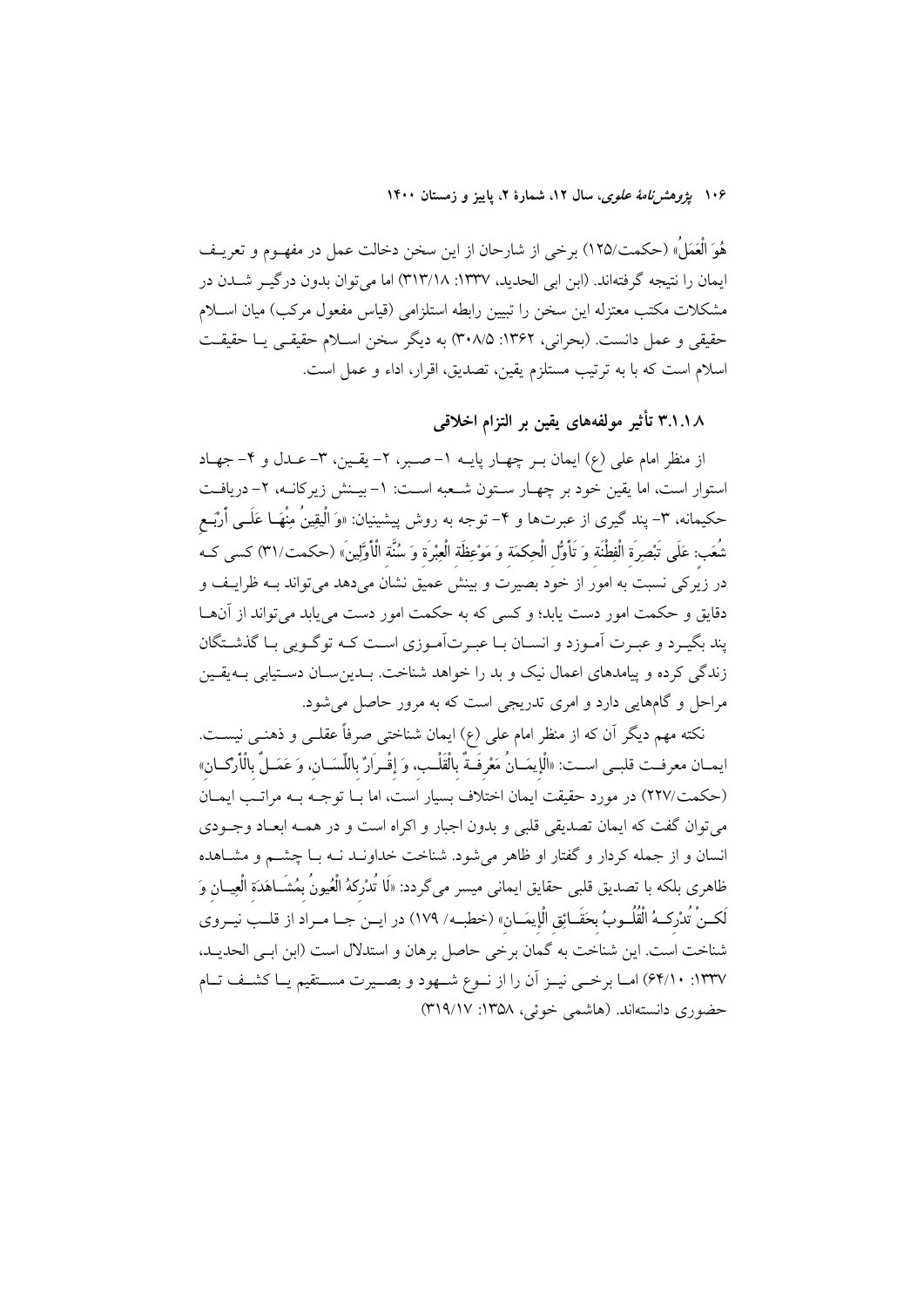نقش آكراسيا و/ يا ضعف اراده در عدم التزام اخلاقي … (مهدي زماني) ١٠٧

ایمان همچون نقطهای نورانی در قلب است کـه بـا افـزایش ایمـان تقویـت مـیشـود: «إِنَّ الْإِيمَانَ يبْدُو لُمْظَةً فِي الْقَلْبِ؛ كلَّمَا ازْدَادَ الْإِيمَانُ، ازْدَادَتِ اللُّمْظَة» (كلمات غريـب/۵) در ايــز سخن بر تدریجی بودن ایمان و گسترش آن در قلب تأکید شده است. قلب به معنــای درون و حقيقت انسان است، بنـابراين عــلاوه بـر شــناخت شــامل احساســات و خواســتههــاي او .<br>نیز می گردد؛ یعنی به تعبیر فیلسـوفان قـوای عاقلـه، شـوقیه و محرکـه را فـرا مـی گیـرد. در حکمت ٣١ نيز ايمان علاوه بر يقين که بيشتر بعد شناختي دارد شـامل صـير، عـيدل و جهـاد نیز می شود. با شرحی که در این حکمت در مورد آنها ذکر شده نتیجه می گیـریم کــه ایمــان احساسات درونی و اراده و خواست آدمی را نیز در بر میگیرد. بنابراین بـرای حفـظ رابطـه ضروري ميان ايمان و عمل صالح يــا التــزام اخلاقــي، گســتره ايمــان در همــه ســاحتهــاي شناختی، احساسی و ارادی انسان لازم است. به دیگر سـخن، انگیـزش لازم و کـافی بـرای التزام اخلاقی تنها در سایه ایمان قلبی تحقق می یابد.

# ۲.۱.۸ دومین عامل آکراسیا: غفلت

عامــل دوم در تبيــين أكراســيا و امكــان أن «بــيتــوجهي» فاعــل نســبت بــه علــم ويقــين خويشتن اســت: «لا تجْعَلُوا عِلْمَكمْ جَهْلًا، وَ يقِينَكمْ شَكاً؛ إذَاً عَلِمْتُمْ فَاعْمَلُوا، وَ إذَا تَيقَنْتُمْ فَأَقْدِمُوا» (حکمت/۲۷۴) این عبارت به این معناست که کسانی می توانند با وجود علم و یقین با آنهــا بهمثابه جهل و شک رفتار نمایند و عمل و اقدام متناسب بــا آنهــا انجــام ندهنــد. بــرای ایــن عامل معادلهای مختلفی می توان یافت ازجمله: نسیان، غفلت، فراموش کــاری و بــی|عتنــایی. هر یک از این واژهها به گونههـای مختلـف بـه کـار مـی(ونـد و عــلاوه بـر ایـن در لغـت تفاوتهای ریز و دقیقی با یکدیگر دارند؛ در اینجا مراد از این تعبیرات این است کـه فــاعلی نسبت به آنچه می داند بی توجه باشد و در عمل برخلاف آنچه اخلاقاً بهدرستی آن بـاور دارد عمل کند. این معنا می تواند بهصورت حالتی در فاعل بیان شود، یعنی خصوصیتی که برخے أدمیان دارند و نسبت به باورهای خود بی اعتنا و بی توجه هستند و هــمچنـین مــی توانــد بــه شکل صـفتي بـراي يـک فعـل ظـاهر گـردد و اَن فعلـي اسـت کـه از روي بـيتـوجهي تحققیافته است. همچنین غفلت از باورها ً در یک شخص می تواند دوام نسبی داشته باشـد و مي تواند صورت امري موقتي به خود بگيرد.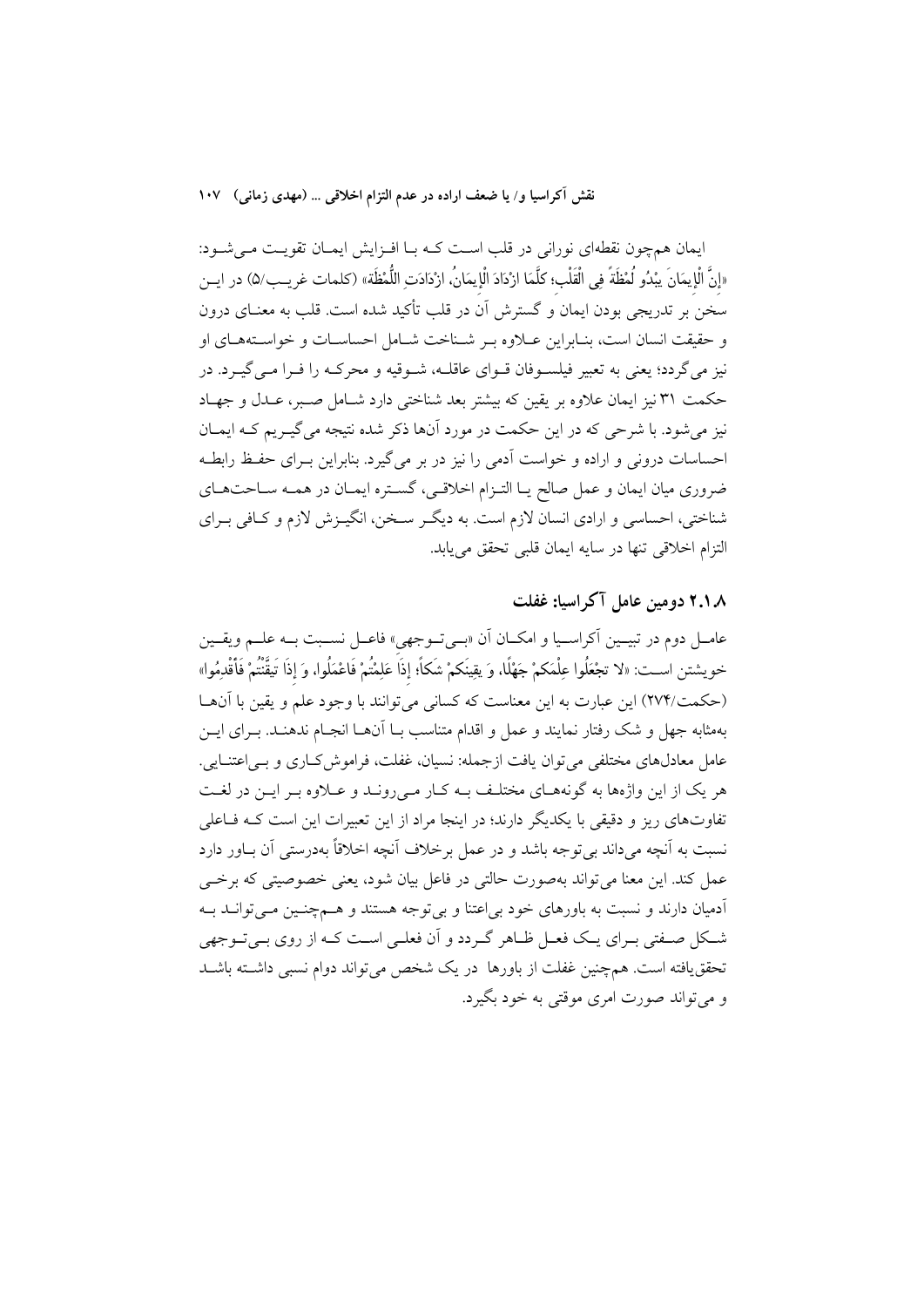۱۰۸ پژ*وهشرنامهٔ علوی*، سال ۱۲، شمارهٔ ۲، پاییز و زمستان ۱۴۰۰

در نهج|لبلاغه از چند تعبیر درباره پردهای که دل از دیدن حقایق مانع مــیشــود، اســتفاده شده است:

۱– فرو افتادن پرده سفاهت بر قلب: «و ضُربَ عَلَى قَلْبهِ بالْإِسْهَابِ» (خطبه/۲۷) ٢– غلاف و مانع شناخت قلبي: «وَ اللَّهِ مَا عَلِمْتُ الْأَغْلَفُ الْقَلْبِ الْمُقَارِبُ الْعَقْلِ» (نامه/۶۴) ٣- عجز از تعقل: «كَأَنَّ قُلُوبَكمْ مَأْلُوسَةٌ فَأَنْتُمْ لَا تَعْقِلُونَ» (خطبه/٣۴) ۴– زنگار بر دل و پرده بر چشم: «اخْرُجْ إلَى لِتَعْلَمَ أينَا الْمَرينُ عَلَى قَلْبهِ» (نامه/١٠)

نکته مهم آن است که بی توجهی و بـی|عتنـایی (غفلـت) بـا سـهو تفـاوت دارد. غفلـت حالتی است که شخص در آن عامدانه باورهای خـویش را کنــار مــی'فهــد و مــی تــوان آن را .<br>نوعی فراموشی عمدی تلقی نمود. بدین سان شخص در این حالـت در انجـام فعـل خــلاف باور تعمد دارد و به تعبیر دیگـر عامدانــه آن را از صــحنه تصــمیمگیــری حــذف مــی نمایــد. بی توجهی و غفلت در این حالت بیشتر نقطـه مقابـل تـذکر اسـت. فاعـل متـذکر بـه کسـی گفته میشود که مطلبی را تعمداً به خاطر میآورد و در صحنه ذهن حاضـر مـیسـازد تــا در هنگام تصمیمگیری بر اساس آن به انتخاب دست یازد. به نظـر مـی(سـد ذهــن انســان ایــن پیچیدگی و مهارت را دارد که می تواند بـهطـور موقـت یـا دائمـی از برخـی شـناختهـا و باورهای خود غفلت ورزد یا آنها را فراموش نماید. در این حالت فاعل معرفت خــویش را جهل و امور یقینی را همچون امور مشکوک در نظر میگیـرد و از انجـام عمـل متناسـب بـا معرفت و یقین سرباز مے زند.

اگر آکراسیا را نه ضعف اراده بلکه «انجام عامدانه فعـل بـرخلاف رأی و داوری شـخص در مورد بهترین فعل» تعریف کنیم می توانیم مصادیق متعددی برای آن ذکر کنیم که طیف<sub>ت</sub>ی از مراتب شدید و ضعیف را در برمی گیرد. میزان تعمد و توجه، تکرار و عدم تکـرار و رســوخ و عدم رسوخ این حالت در نفس انســان، درجــه آن را تعیــین مــیکنــد. ایــن امــر در مــورد واژههایی مانند غفلت، بـی تـوجهی، بـی|عتنـایی، سـهو، نسـیان، اعـراض و طبـع قلـب نیـز صادق است. میزان بار ضد ارزشی و سرزنش اخلاقی نیز در این موارد بستگی بــه ایــن دارد که در کجای این طیف قرار داشته باشیم. تعیین بار ارزشی و ضد ارزشی هر یک از کلمـات تابع دو امر است: یکمی وضع و دیگری کـاربرد. حتـی در بعضـی از مـوارد یـک واژه بــا حروف اضافه متفاوت معاني مختلفي پيدا مي كند. مثلاً تعبير غفلت با حرف «من» يـك معنــا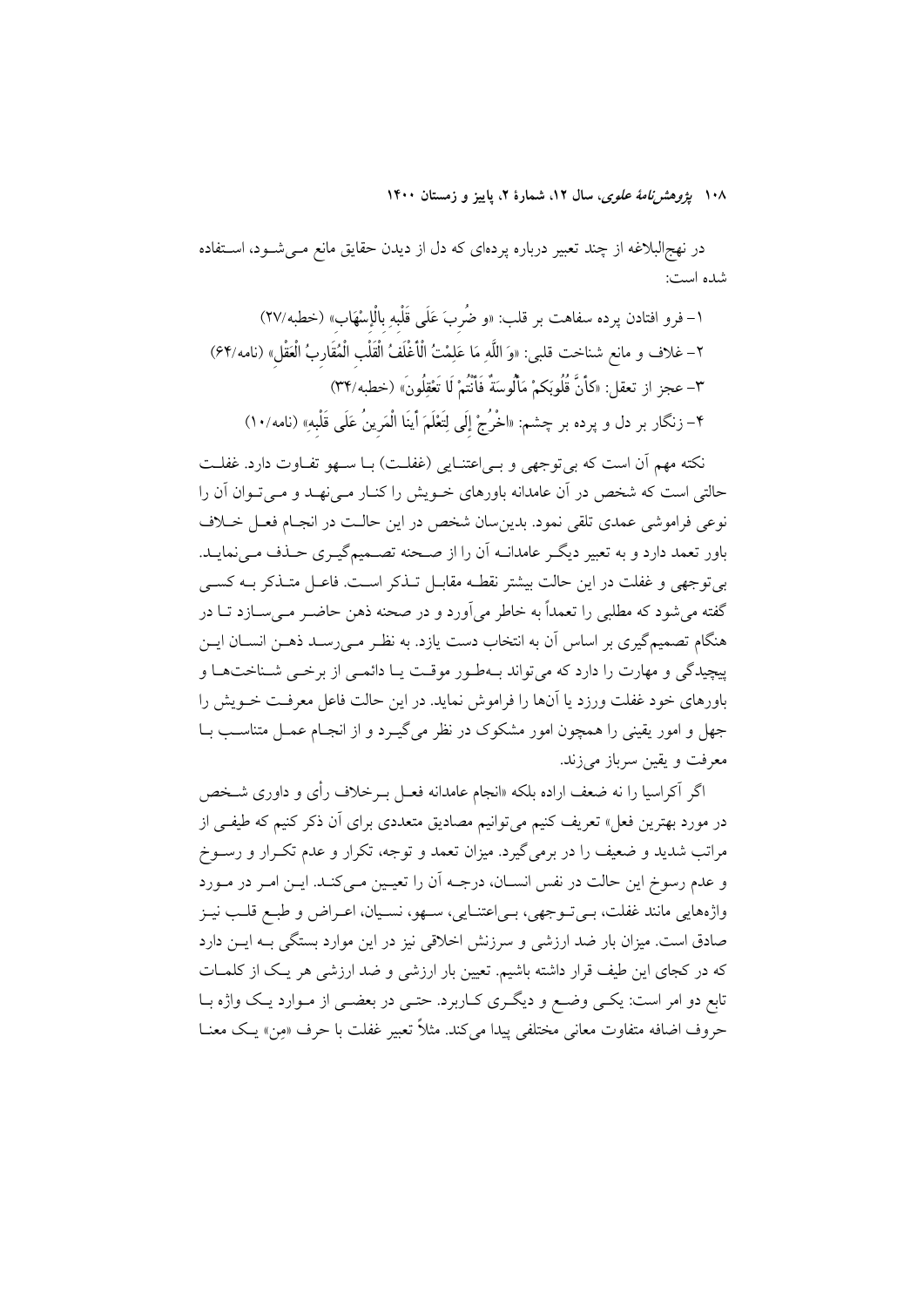نقش آكراسيا و/ يا ضعف اراده در عدم التزام اخلاقي … (مهدى زماني) ١٠٩

و با حرف اضافه «عَن» معناي ديگري مي يابد. (كريم پور و نورائي: ١٣٩٨: ١) يــا بــا تحقيــق در كاربرد واژگان قرآني مي توان از سلسله مراتب بي توجهي بـا واژههـاي «سـهو»، «نسـيان»، «غفلت»، «إعراض» و در پایان «طبع قلب» یاد نمود که هر مرتبه در اثر تکـرار مرتبـه پیشـین حاصل مي شود. (مداحي، ١٣٨٩: ٣) چنين يژوهش هاي سودمندي البتـه مربـوط بـه لغـت و تفسير است اما مي تواند موضوعاتي براي بحث فلسفي و روان شناسي اخلاقي فـراهم نمايـد. در این جا اجمالاً می توان نتیجه گرفت که فعل یا فاعل آکراتیک مواردی را شامل می شود ک فاعل برحسب درجاتی از فراموشی یا بی|عتنایی عمدی شأن انگیزشــی درجــهای از معرفــت را در انتخاب و فرایند تصمیمگیری حذف نماید و خلاف معرفت یا باور خود عمل کند. شواهد بسیاری بر امکان آکراسیا به این معنا وجود دارد. مثلاً غفلت لحظهای که می توانــد

ملامت و سرزنش اخلاقی برای خود و دیگران در پی داشته باشد:

رفتم كه خار از پا كشم محمل نهـان شـد از نظـر

یک لحظه غافل گشتم و صد ساله را هم دور شد

 $(Y \cdot \Delta)/Y \cdot (Y \wedge Y \cup \Delta)$ 

در اینجا ممکن است حالتی روانی مانند فقدان حضور ذهــن یــا پراکنــدگی ذهــن باعــث آکراسیا باشد اما ممکن است مصداقهای حادتری داشته باشد که به جهل یا فقـدان معرفـت نزديک شود مثلاً غفلـت و اعـراض قلـب در صـورت تـداوم مـي توانـد بــه تـاريکي قلـب منجر شود: «ذَلِك بأَنَّهُمْ آمَنُوا ثُمَّ كفَرُوا فَطُبعَ عَلَى قُلُوبِهمْ فَهُمْ لَا يفْقَهُونَ» (منـافقون/٣) بــه همــين سبب در ادعيه مأثور چنين مي آيد: «الهي لا تكلني الي نفسي طرفه عين ابـداً» (كلينـي، ١٣۶۵: ٥٢٣/٢) ابن دعا معمولاً بر اين معنا حمل مي شـود كـه لحظـهاي غفلـت و فراموشـي باعـث سقوط اخلاقی می شود.

از غفلت یا بیتوجهی و فراموشی و عدم تذکر به خواب تعبیر شده است: «فَتَدَاوَ مِـنْ دَاءِ الْفَتْرَة فِي قَلْبِك بِعَزِيمَة وَ مِنْ كرَى الْغَفْلَة فِي نَاظِرِك بِيقَظَـةٍ» (خطبـ4٬۲۲۳) همــان گونــه كــه در خواب انسان از دسترسی به شناختهای خویش بی بهره میماند در غفلت نیـز از آنچــه در خزانه نفس خویش دارد کمک نمی گیـرد. البتــه همــانگونــه کــه خــواب، انــواعی دارد و از چرتی کوتاه و غیر عمیق اّغاز می شود و تا خواب عمیق طولانی را در برمی گیرد، غفلت نیـز مراتبي دارد. گاه غفلت كوتاه و ساده است و به اندك تذكر از بين مي رود و گاه عمق وجـود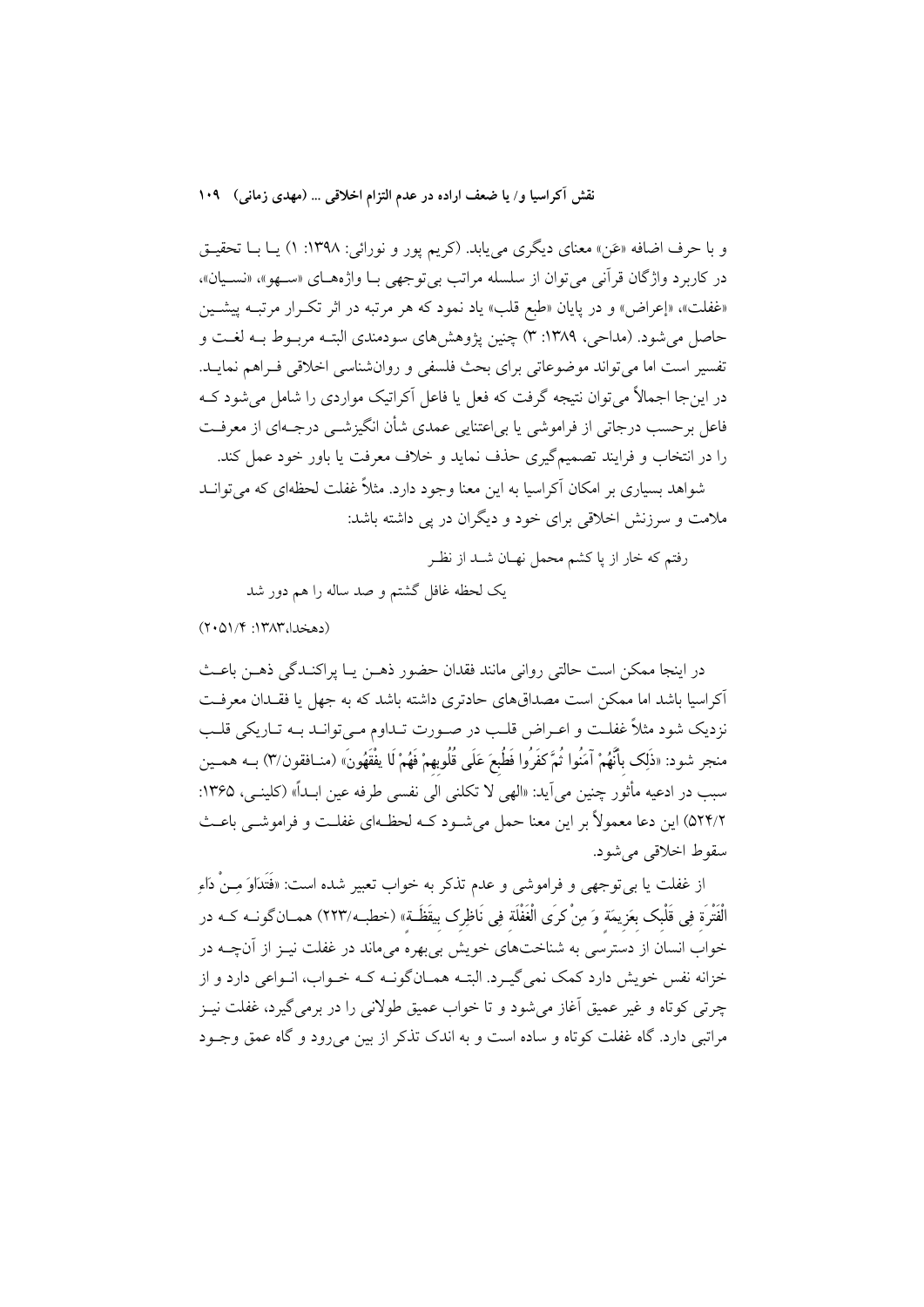۱۱۰ بیر*وهش نامهٔ علوی*، سال ۱۲، شمارهٔ ۲، پاییز و زمستان ۱۴۰۰

اّدمی را فرا می گیرد و رهایی از آن دشوار و بلکه محال میٖنمایـد. در معــارف دینــی عوامــل گوناگونی موجب غفلت معرفی شده است: ۱-ثروت ۲- مقـام. ۳- علـم ۴- سـرگرمی هـای ناسالم. ۵- سلامتی ۶-مصاحبت با غـافلان ۷- قــدرت جــوانی ۸- عبــادت موجــب غــرور ۹. پرخوری ۱۰- آرزوهای دورودراز.

چنانکه رهایی از خواب با بیداری و هشـیاری اسـت، بیـداری از غفلـت نیـز بـا تــذکر، یادآوری و مراقبه ممکن مـیشـود. حضـور قلـب، حالـت هشـیاری نسـبت بـه معـارف و باورها است. در نهج|لبلاغه برای تصحیح تصمیمگیری در افعال به تذکر نسبت بــه خداونــد، خویشتن و آخرت توصیههای فراوان شده است. ممکن است کسی نسبت به بینش خــویش هشـیار نباشـد. بنـابراین هشـیاری و بیـداری شـرط بهـرهمنـدی از بینـایی و دانـایی اسـت: «فَإِنَّمَا الْبَصِيرُ مَنْ سَمِعَ فَتَفَكَّرَ وَ نَظَرَ فَأَبْصَرَ وَ انْتَفَعَ بِالْعِبَرِ ثُمَّ سَـلَك جَـدَداً وَاضِـحاً، يتَجَنَّـبُ فِيــهِ الصَّرْعَةَ فِي الْمَهَاوِي وَ الضَّلَالَ فِي الْمَغَاوِي» (خطبه/١٥٣)

١.٢.١٨ نقش تذكر در التزام اخلاقى

بسا كه آدمى نسبت به حقايق علم دارد، اما حضور قلب ندارد و بى توجه اسـت. غفلـت از یاد خداوند، قیامت و مرگ باعث ضعف معرفت میگــردد: «قَــدْ غَــابَ عَــنْ قُلُــوبكمْ ذِكــرُ الْآجَال وَ حَضَرَتْكمْ كواذِبُ » (خطبه/١١٣) در نهج البلاغه نقش اساس<sub>مى</sub> پيامبران زدودن زنگــار غفلت و درمان کوردلی معرفی می شود. پیامبران همچون طبیبانی هستند کـه خـود بــه دنبـال بیماران جستجو می کنند و هر جا آنان را بیابند به درمـان اقـدام مـی نماینــد. تــلاش پیــامبران غفلت زدائی و رفع تحیر و سرگردانی و درمان ناشنوایی و نابینایی انسانها است. (خطبه/۱) همین نقش به قرآن یعنی وحی الهی نیز نسبت داده میشود. وحی الهی ذکر نامیده مـیشـود زيرا زنگار از آينه دلها ياک نموده و آنها را صيقل ميدهد: «إنَّ اللَّهَ سُـبْحَانَهُ وَ تَعَـالَمِي جَعَــلَ الذِّكْرَ جلاءً لِلْقُلُوبِ، تَسْمَعُ بِهِ بَعْدَ الْوَقْرَة وَ تُبْصِرُ بِهِ بَعْدَ الْعَشْوَة وَ تَنْقَادُ بهِ بَعْدَ الْمُعَانَدَة » (خ ٢٢٢)

۲۸ تأثیر ضعف اراده در عدم التزام به اخلاق

گفتیم که بر اساس دیدگاه هولتون آکراسیا با ضعف اراده تفاوت دارد. عمل خــلاف بــاور یــا داوری اخلاقی أکراسیا و عمل خلاف تصمیم ناموجه ضعف اراده است. بدین سان هر تغییــر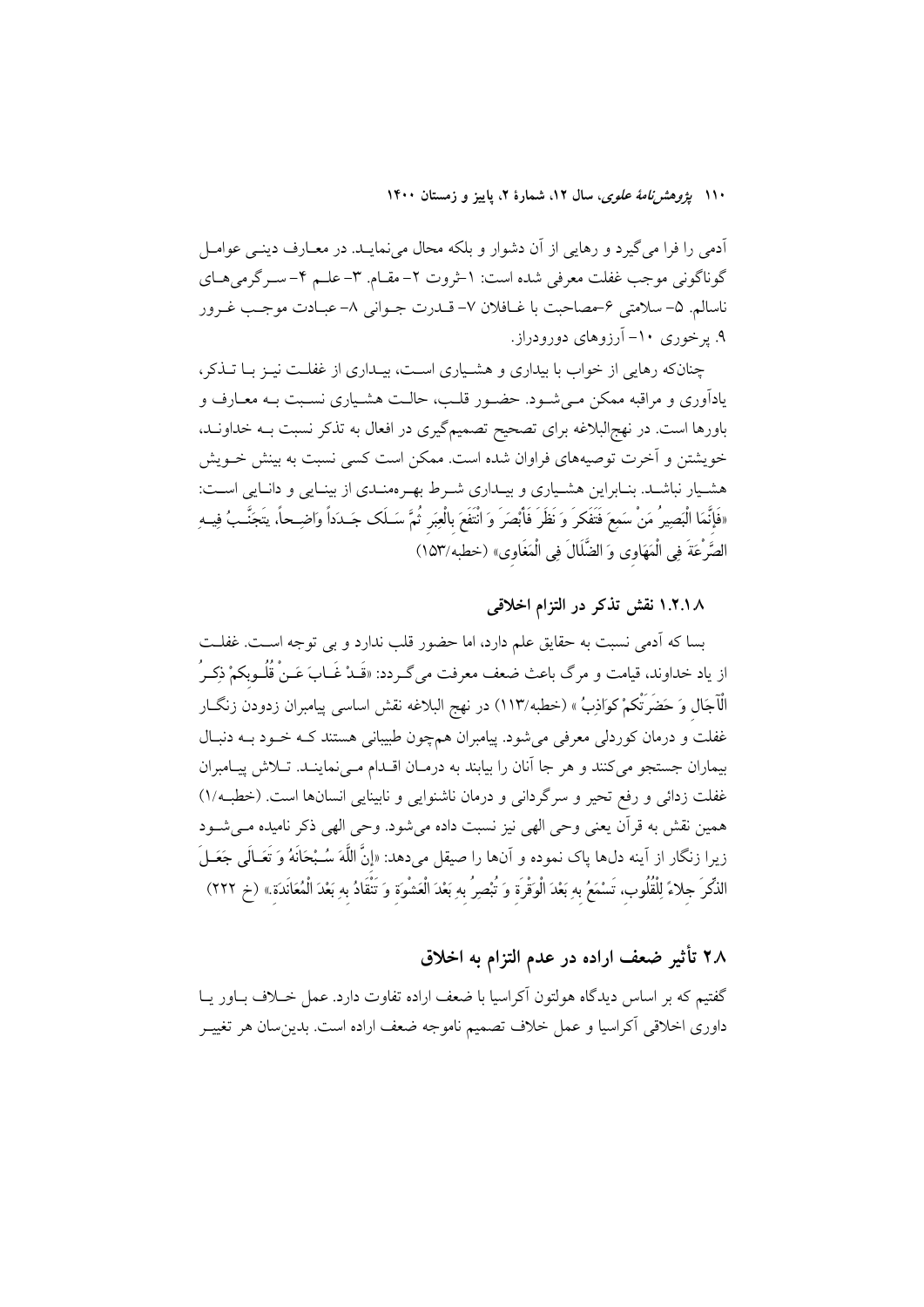نقش آكراسيا و/ يا ضعف اراده در عدم التزام اخلاقي … (مهدى زماني) ١١١

تصمیمی ضعف اراده نیست. مثلاً اگر فردی به این نتیجه برسد که شــرایط تصــمیم قبلــی او تغییر کرده و یا تصمیم او عملی نیست و تصمیم او رنجی در یی دارد که قبلاً در محاسـبات خود آن را در نظر نگرفته بود، تصمیم خود را تغییـر مـیدهــد، بـی]ننکـه مـتهم بـه ضـعف اراده شود. (مقدسی، ۱۳۹۸: ۲۲۷) برای تفکیک آکراسیا از ضعف اراده چنـد حالـت کلـی را درنظر مي گيريم:

> ۱–عمل خلاف داوری و همراه با نقض ناموجه تصمیم ۲– عمل خلاف داوری و مطابق تصمیم ٣- عمل مطابق داوري همراه با نقض ناموجه تصميم ۴– عمل مطابق داوری و مطابق با تصمیم

حالت ۱ و ۲ آکراسیا، حالت ۱ و ۳ ضعف و اراده و درنتیجه حالت ۱ هم آکراسیا و هــم ضعف اراده است. حالت چهارم نیز ممکن است نوعی ضعف اراده به شــمار مــی اَیــد. مــثلاً بعضی از کاربران زبان کسی را که باور به بد بودن و ترک دشنام نـدارد و تصــمیمی هــم بــه ترک آن نگرفته و دشنام میدهد را متهم به ضعف اراده میکنند. (همان: ۲۳۵)

در نهج البلاغه ضعف اراده از صـفات نايســندي شــمرده مــي شــود كــه نكــوهش شــديد دريي دارد: «يا أشباه الرجـال و لا رجـال» (خطبــه:/٢٧) و ايــن از بليــغتــرين نــوع نكــوهش بهشمار می آید. (محسنی و پروین، ۱۳۹۴: ۱۲۸) همچنین در نهج البلاغـه از واژههـایی ماننــد «وهن» و «فترت» براي اشاره به ضعف اراده استفاده شده است. اين واژهها در مقابـل عـزم و همت (ثبات و قوت اراده) قرار دارند. مثلاً در عبارت: «فَبَاعَ الْيقِــينَ بِشَــكهِ وَ الْعَزِيمَــةَ بوَهْنِــهِ» (خطبه/١) يعني أدم درنتيجه فريفته شدن، يقين خود را به ترديد و شک و عـزم خـود را بــه سستی و وهن فروخت. بدین سان گناه آدم معلول دو امر بود:

> ۱– از میان رفتن یقین (معرفت و داوری قاطع) و راه یافتن شک در باور او. ٢- نقض تصميم و عزم قبلي او بدون دليل موجه و سستي اراده وي.

بدينِسان اَدم در اثر فريفتگي، عملي انجام داد که هم بــا يقــين قبلــي و هــم بــا تصــميم پیشین او مغایر بود. علت آن گناه فراموشی آنی باور یقینـی و راه پــافتن لحظــهای تردیــد در آن بود. همین امر منجر به نقض عزم و اراده و سست شدن در برابر میل به گناه شد.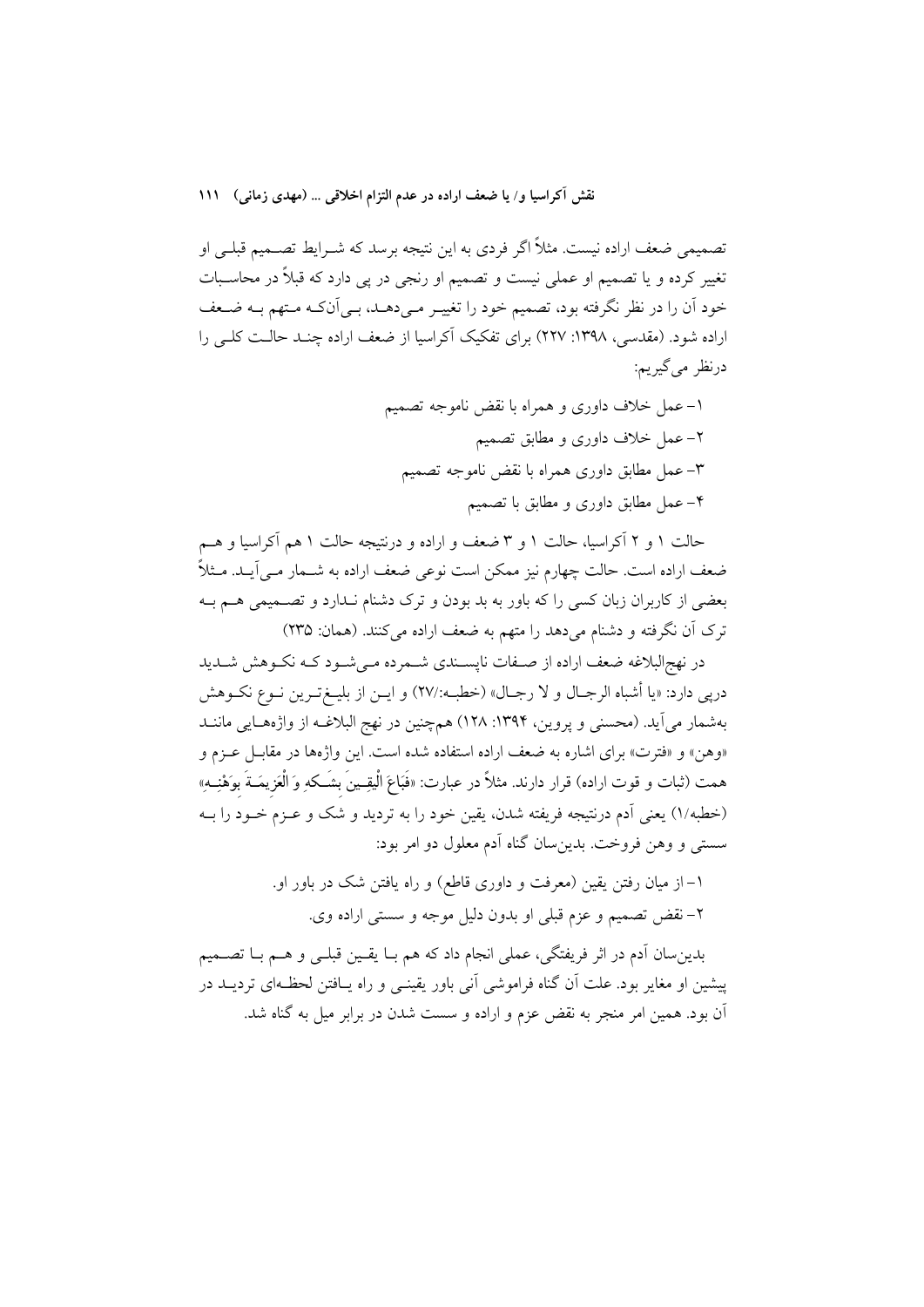۱۱۲ *یژوهشرنامهٔ علوی*، سال ۱۲، شمارهٔ ۲، پاییز و زمستان ۱۴۰۰

اما در عبارت «فَتَدَاوَ مِنْ دَاءِ الْفَتْرَة فِي قَلْبك بعَزيمَة وَ مِنْ كرَى الْغَفْلَــة فِــي نَــاظِرك بيقَظَــة» (خطبه/۲۲۳) به دو بیماری اشاره می شود. بیماری سستی مربوط به اراده یا قلب می شـود و بیماری خواب غفلت مربوط به نیروی بینایی یا شـناخت اسـت. درمـان «فتـرت» بـا عـزم و درمان «غفلت» با بیداری محقق می شود. بدین سـان در ایــن سـخن بــرای رهـایی از سـقوط اخلاقی و حل مشکل عدم التزام اخلاقی به دو چیز توصیه می شود: ۱– بیداری، توجه و یقین که مربوط به قدرت تشخیص است.

۲– عزم، استقامت و قوت تصمیمگیری که مربوط به نیروی اراده است.

## ۱.۲.۸ هماهنگی یا تقابل میل و اراده

در تبیین فرایند صدور فعل اختیاری یا مبادی فعل اشاره کردیم که اراده پـس از مرحلــه میــل یا شوق قرار می گیرد. فیلسوفان مسـلمان ایــن مرحلــه را گــاه شــوق مؤکــد و گــاه عــزم یــا اجماع نامیدااند. تعبیر عزم، تفاوت میان میل و اراده را بیشتر به ذهن متبادر می سازد. وجـود نیروی اراده ملاک تفکیک فعل اختیاری و جبری است. طرفداران جبر علّمی (Determinism) مانند دیوید هیوم (David Hume) به استقلال نیـروی اراده بـاور ندارنــد و بــدینســان فعــل اختياري را بر اساس نظريه «باور/ميل» تحليل مي نمايند. (مـک نــاوتن، ١٣٩١: ٣١) در مقابــل فیلسوفان معتقد به اراده تحلیل دیگری از نسبت میان میل و اراده دارند. به اعتقــاد آنــان اراده گاه در مقابل میل قرار میگیرد زیرا میل، شوق و رغبت دو حالت دارد:

۱– در راستای شناخت و سازگار با قدرت تشخیص است و بنـابراین متعلــق آن بــا اراده يکې مې شود.

۲- مخالف مقتضای شـناخت و ناسـازگار بـا بـاور اسـت و بنـابراين بـا اراده در تضـاد قرار مي گيرد.

در نهج البلاغه شهوت و هواي نفس به اميالي اطــلاق مــي شــود كــه أدمــي را بــه افعــالي مخالف با قدرت تشخیص درست قرار میدهند و بنابراین میان آنها و اراده نبـردی درونــی در می گیرد. انسانی که بر اساس شناخت بــه جایگــاهی ارزشــمند بــرای خــویش بــاور دارد فرمانبرداری از سائقهای شهوت را برای خویش حقارت آمیز مــیبینـد: «مَـنْ کرُمَـتْ عَلَيــهِ نَفْسُهُ، هَانَتْ عَلَيه شَهَوَاتُهُ» (حکمت/۴۴۹) بدین سان اگر آدمی میان کرامت خــویش و پیــروی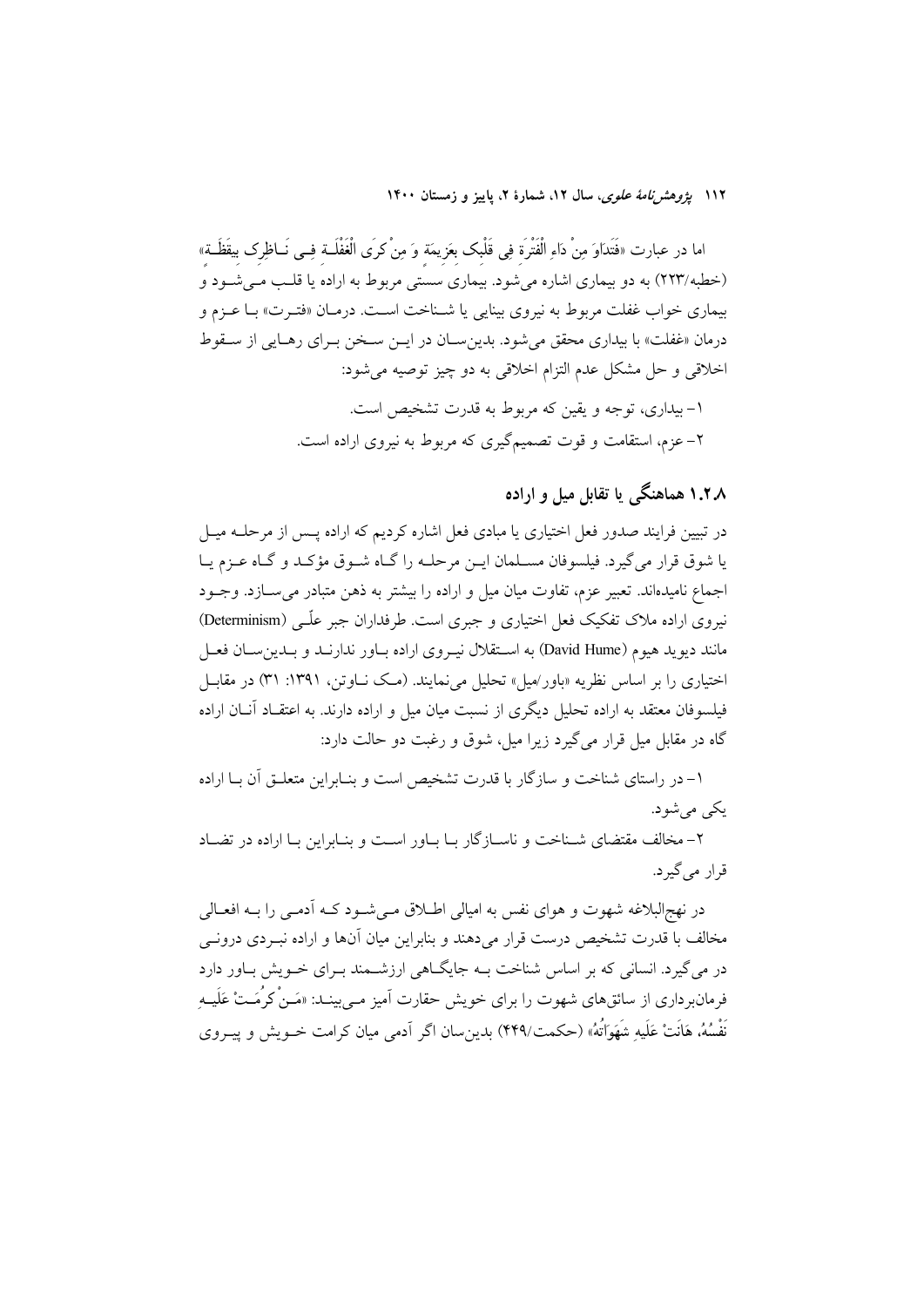از امیال تضاد ببیند، استقلال نیروی اراده وی مشخص مےشود. در ایـن حالـت رویـارویی دو نیروی میل و شهوت از یک سو و عزم و اراده از سـوی دیگـر غیـر قابـل جمـع اسـت: «لَاتَجْتَمِعُ عَزِيمَةٌ وَ وَلِيمَةٌ» (خطبه/٢۴۱) مقصود از عزيمه نيروى اراده، تصميم و همت اســت و ولیمه به معنای تن پروری و سورچرانی است. معمولاً انجام افعال فضیلت مندانــه و نیــک بــا دشواری همراه است و با فرمانبرداری و تسلیم در برابر امیال و تن آسـانی سـازگار نیسـت. (ابن ابي الحديد، ١٣٣٧: ١١١٤/١١)

## ۲.۲.۸ مخالفت با هوای نفس، ملاک تصمیم گیری

در بسیاری از موارد انسان در معرکه تصمیمگیری و انتخاب، دچار تردید می شود و از انجـام کردار نیک و یرهیز از فعل ناشایست باز مے مانــد. (فقهــ زاده و چینــی فروشــان، ۱۳۹۰: ۹۵) ازمنظر امام علی (ع) یکی از ملاکهای تشخیص و راههـای انتخـاب در چنـین مـواردی آن است که انسان بسنجد کدام یک بـه لـذت و هـوای نفـس او نزدیـکتـر اسـت تـا بـا اَن مخالفت كند: «إذَا بَدَهَهُ أَمْرَانٍ، ينْظُرُ أَيهُمَا أَقْرَبُ إِلَى الْهَوَى، فَيخَالِفُهُ» (حكمـت/ ٢٨٩) امـام (ع) به محمد ابن ابوبکر سفارش میکند که کـاری شایســته اســت کــه در آن بــا نفـس خــویش مخالفت کنی. (نامه/ ۲۷) همچنین او پیشوایی را شایسته فرمانبرداری میدانند کـه در مقابلـه با لذتها و گرایشهای نفس (حت<sub>ی</sub> حلال) سراَمد باشد: «هَیهَاتَ أَنْ یغْلِبَنِی هَــوای وَ یقُــودَنِی جَشَعِي إِلَى تَخَيَّر الْأَطْعِمَة» (نامه/ ۴۵) چه رسد به اّن که برای چشاندن لذت به نفس مرتکب فعل گناه و انجام حرام شود: «شُحَّ بنَفْسِک عَمَّـا لَــا يحِـلُّ لَــک» (نامــه/ ۵۳) هــوای نفــس و گـرایشهـای لـذتبخـش اَن بــه گونــهای نیرومنــد اســت و راههــای نفــوذ و تــأثیر اَن در تحققبخشیدن به عمل به گونهای پنهان میماند که نباید به آن کمتـرین فرصـت و رخصـت برای عرض اندام داد. (قاسمی حامد و معارف، ۱۳۸۹: ۲۰۰) کمترین سـهل انگــاری در ایــن موارد باعث می شود کـه هــواي نفـس در فراينــد صــدور فعــل نقـش اصــلي را ايفــاء کنــد: «لَاتُرَخِّصُوا لِأَنْفُسِكِمْ فَتَذْهَبَ بِكمُ الرُّخَصُ مَـذَاهِبَ الظَّلَمَـة وَ لَـا تُـدَاهِنُوا فَـيهْجُمَ بكـمُ الْإِدْهَـانُ عَلَى الْمَعْصِيةِ» (خطبه/ ٨۶)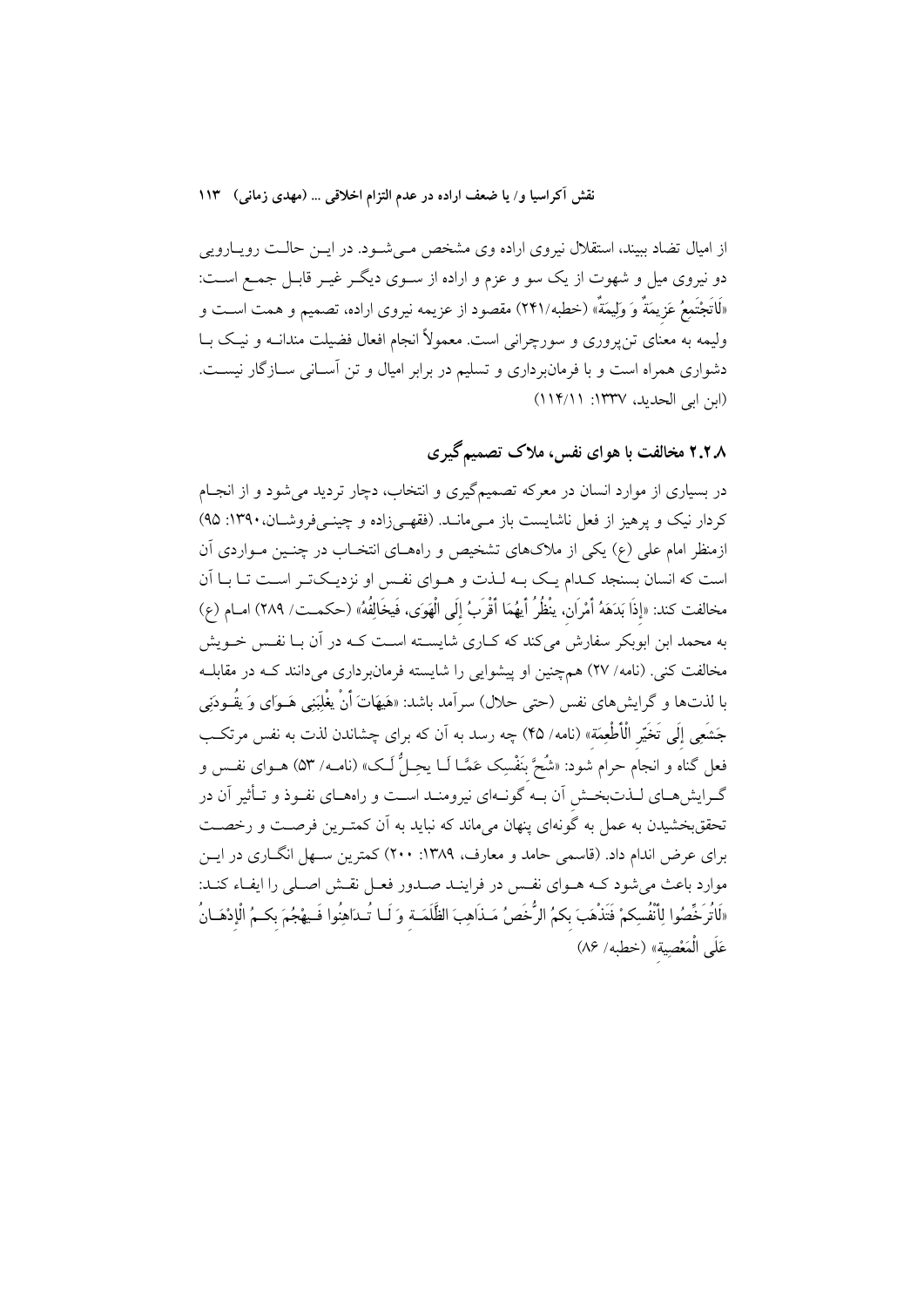۱۱۴ بی*ژوهش نامهٔ علوی*، سال ۱۲، شمارهٔ ۲، پاییز و زمستان ۱۴۰۰

۳.۲.۸ نیروی صبر و پایداری در برابر ضعف اراده

مفهومی که در معارف دینی و بهویژه نهج|لبلاغه در مقابل ضعف اراده قرار دارد، صبر است. «صبر» در لغت، بـه معنـاي حـبس و در تنگنـا و محـدوديت قـرار دادن نفـس اسـت. (راغب اصفهانی، ۱۴۱۲ق:۲۷۳) همچنین بـه معنـای بازداشـتن نفـس از اظهـار بـی تـابی و بی قراری می باشد. (طریحی،۱۳۷۵: ۵۷۷) اما در اصطلاح بـه معنـای وادار نمـودن نفـس بـه انجام اموری است که عقل و شرع اقتضا میکند. (راغب اصـفهانی، ۱۴۱۲ق:۲۷۳) هــمچنــین صبر بـه پایـداری مومنانـه در برابـر انگیـزههـای نفسـانی و شـیطانی تعریـف شـده اسـت. (غزالي،١٣٨٣: ٣۴۵/٢) صبر در كاربرد گسترده خود نيرويي است كه انجام كار نيك و پرهيـز از کار بد و تحمل دشواریهای مصائب و گرفتاریها را بـرای اَدمـی میسـر مـیکنـد: «الصبر ثلاثة صبر عند المصيبة، صبر على الطَّاعة، و صبر عـن المعصـية. » (كلينـي،١٣۶۵ :٩١/٢) أنچه أدميان را در هم مي شكند محـروم بــودن از شــناخت يقينــي و عــزم بردبارانــه اســت: «اطْرَحْ عَنْک وَاردَاتِ الْهُمُوم بعَزَائِم الصَّبْر وَ حُسْن الْيقِين» (نامه/٣١) صبر در همین معناست کــه نخستين ركن از اركان ايمان به شمار مى∫يد «اْلْإيمَانُ عَلَى أَرْبَع دَعَائِمَ: عَلَــى الصَّــْبر وَ الْيقِــين وَ الْعَدْلِ وَ الْجِهَادِ» (حكمت/٣١) صبر نسبت به ايمان همانند سر نسبت بــه ييكــر دانســته شــده (حکمت/۸۲) و از مهمترین ملاکهای ارزیابی ایمان است. (حکمـت/۳۳۳) رهیافتگــان بــه مقام وصال الهي يعني پيامبران با اراده و همت قوى و عزم پولادين به آن مقـام رسـيده بنـد: «وَ لَكنَّ اللَّهَ سُبْحَانَهُ جَعَلَ رُسُلَهُ أُولِى قُوَّة فِي عَزَائِمِهِمْ» (خطبه/١٩٢)

همت، عزم و صبر از طرق گوناگون در التزام عملی به اخلاق نقش ایفا مـی کننــد و البتــه برای صبر شعبهها و کارکردهایی بیان می شود:

١– شوق: أن كه مشتاق بهشت باشد دل از شهوت مى شويد. ۲– بیم: آن که از آتش دوزخ بیم دارد از محرمات پرهیز میکند. ٣- زهد: آن که به دنیا دلسته نست مصستها را آسان می شمارد. ۴– انتظار: آن که مرگ را انتظار می کشد به کارهای خیر می شتابد. (حکمت/۳۱)

بدین سان، شوق، بیم، زهد و انتظار احساس ها و عواطفی است کـه مؤلفـههـای اساســی صبر در معنای گسترده آن را تشکیل می دهـد. معنــای گســترده صــبر، عــزم و اراده و قــوت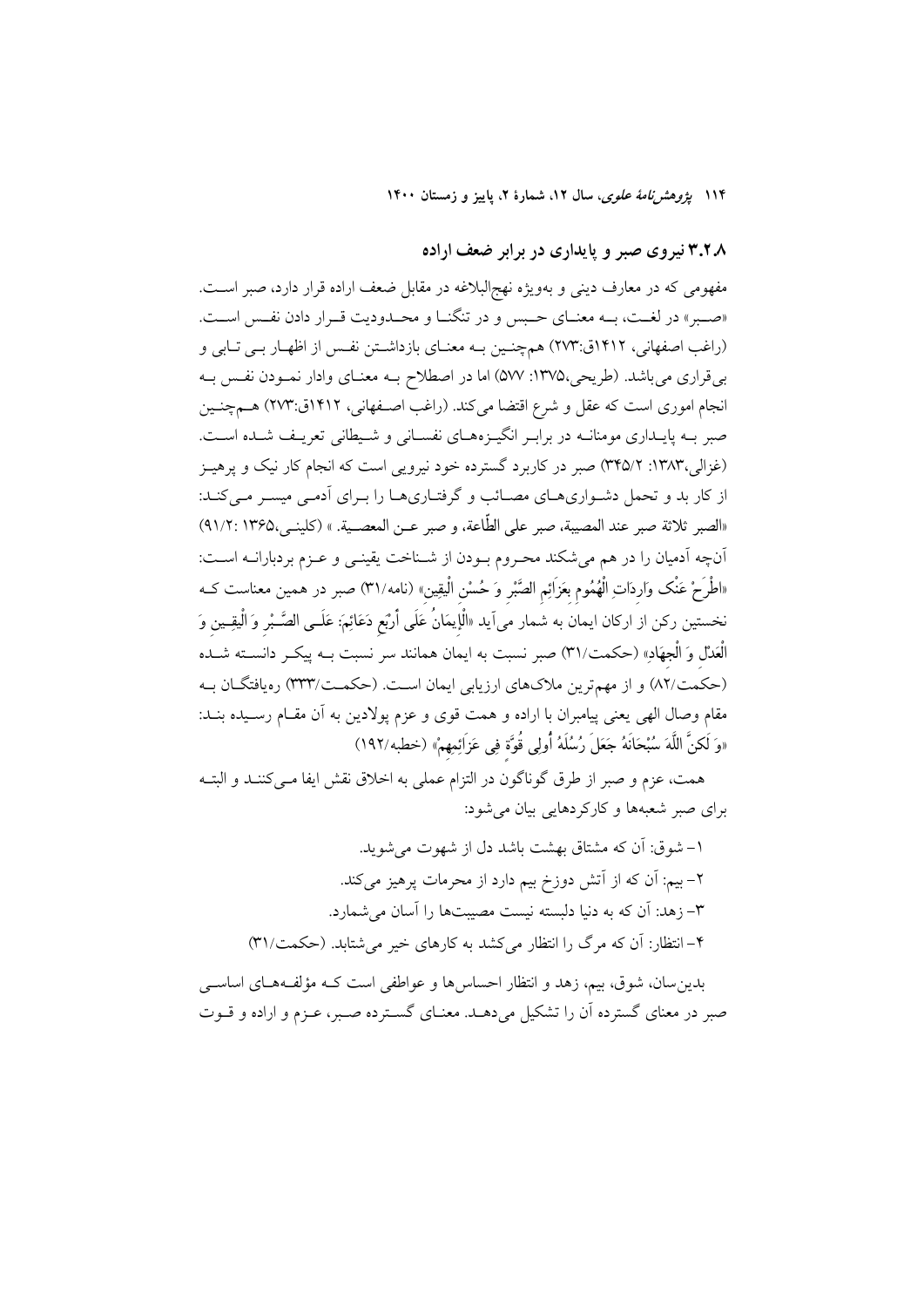نقش آکراسیا و/ یا ضعف اراده در عدم التزام اخلاقی … (مهدی زمانی) ۱۱۵

تصمیم و انتخاب و تسلط بر امیال است که در پی معرفت یقینی و تذکر نسبت بــه اَن التــزام عملي به اخلاق را در يي خواهد داشت.

### ۹. نتايج

- ۔ این مسئله که واژه اَکراسیا به معنای ضعف اراده است یا عمل خلاف باور، بیش تر بـه مسئلهای مربوط به نحوه کاربرد الفاظ مـی،مانــد و بحـث بــر ســر آن بــه نــزاع لفظــی بی شباهت نیست. آنچه در پدیدارشناسی عدم التزام اخلاقی اهمیت دارد ایـن اسـت كه عمل مغاير اخلاق مى تواند برخلاف باور اوليه فاعل و يا بـرخلاف تصـميم اوليـه او باشد. بنابراین هـر دو حالـت امكـانپــذير اسـت و علـت و درمـان هركـدام بايــد بررسی شود. با بررسی علل عـدم التـزام عملـی بــه اخــلاق در نهــج|لبلاغــه بــه ايــن نتیجه میرسیم که هر دو حالت مورد توجه قرار گرفته است. حضرت امیر (ع) بــرای هر یک از این دو بیماری نسخه مخصوص به آن را ارائه میکنند.
- ـ نقش کانونی یقین به منزله شناخت و باور کامـل و آرمـانی در نهـجالبلاغــه از توجــه حضرت امير(ع) به جايگاه تعيين كننده آن در التزام اخلاقي خبر ميدهد. اگــر بــاور و داوری اخلاقی در حد علم و یقین کامل باشد و تردید یا غفلت بر آن عارض نشـود، قطعاً با عمل متناسب همراه است و در این صورت باور علت و انگیزه اصلی فعل پــا تـرک آن از سـوي فاعـل خواهـد بـود. ديـدگاه سـقراط و افلاطـون در خصـوص جاهلانهبودن فعـل غیراخلاقـی بـه همـین معناسـت و بـه تحلیلـی کـه از عصــمت ارائه می شود نزدیک است.
- ـ از منظر امام علي (ع) در دو حالت «شک» و «غفلت» اين امکان وجود دارد که فاعــل بر خلاف باور اخلاقی خود عمل کند. در این کتـاب «شـک» و «غفلـت» مهـم تـرین عواملی معرفی می شوند که قدرت درونی باور را برای صدور فعل مناسب می کاهنـد. شك و غفلت مـى تواننـد در اثـر عوامـل گونـاگون يديـد أينـد، شـدت و ضـعف داشته باشند و به همین منوال نقش انگیزشی باور را تضـعیف کننـد. ایــن امــر امکــان آکراسیا به معنای عمل خلاف باور اخلاقی را تبیین می نماید و عوامـل تقویـتکننـده يقين و تذكر را بهعنوان پادزهر أنها مطرح مىسازد.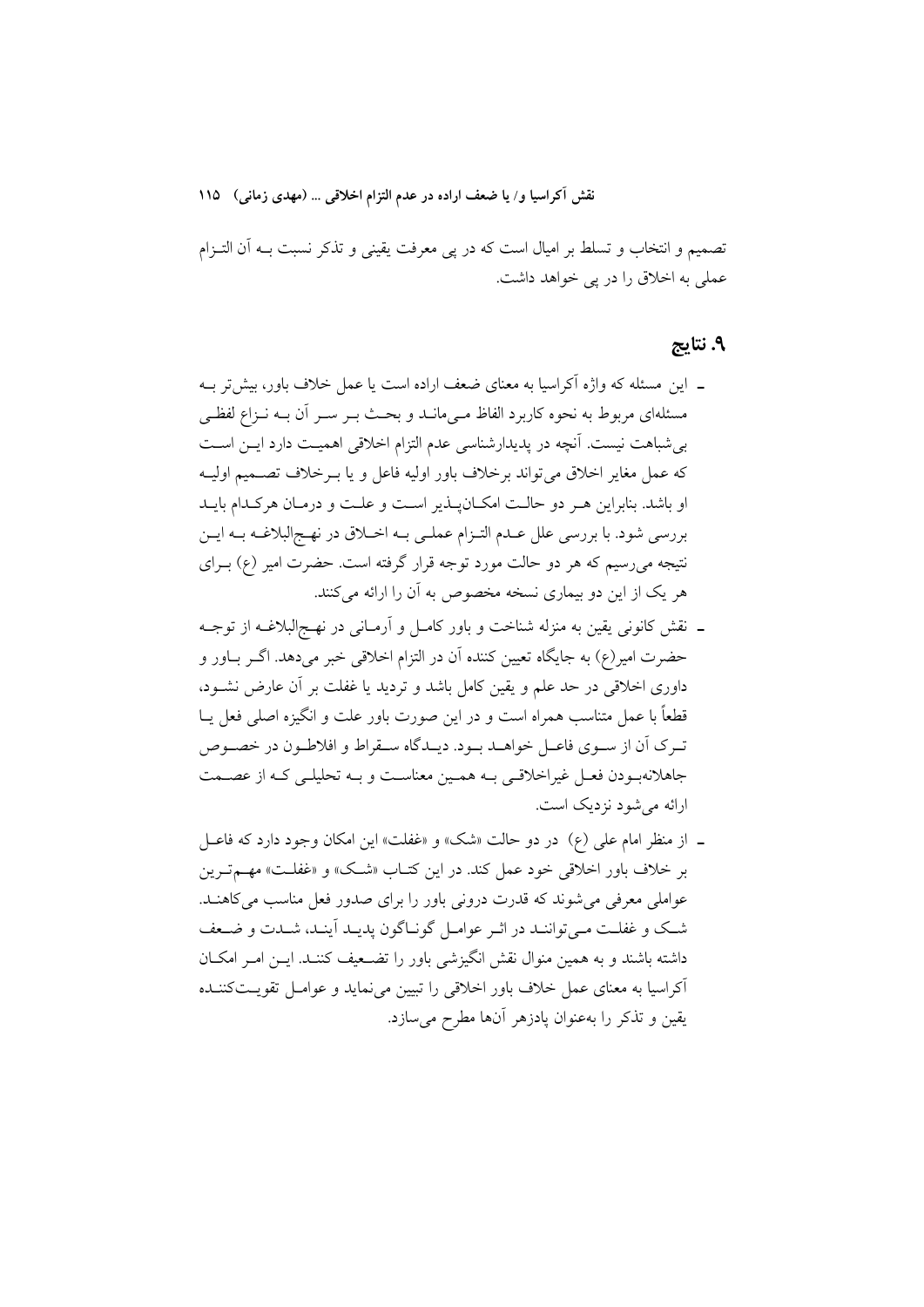۱۱۶ پژوهشر*نامهٔ علوی*، سال ۱۲، شمارهٔ ۲، پاییز و زمستان ۱۴۰۰

- ـ در سخنان امام علی (ع) «وهن» و «فترت» واژههایی است که مستقیماً به ضـعف اراده اشاره دارد و در مقابل «عزم» و «صبر» (در معنای عام آن) یادزهر آن معرفی مــیشــود. همانگونه که وهن و فترت عوامل و درجات مختلـف دارد، عــزم و صــبر نيــز داراي عوامل و درجات گوناگون است. علاوه بر تعمیق باورها، تقویـت برخـی احساســات مانند شوق به رضوان الهي، ترس از كيفر خداوند، انتظار مرگ و عـدم دلبســتگي بــه دنیا میتواند به تقویت اراده کمک نمایـد و بـه همـین دلیـل آنهـا از ارکـان «صـبر» بەشمار آمدە است.
- ـ در تبيــين آكراســيا و ضــعف اراده توجــه بــه ايــن نكتــه اهميــت دارد كــه از منظــر امام علی(ع) آدمی فاعلی کاملاً عقلانی نیست بلکه امیال بخش مهمـی از انگیــزههــای او را تشکیل می دهد و بسیاری از امیال با باورهای او در تضاد است. این امر موجب کشاکشی میان انگیزههای آدمی می شود کـه بـه نبـردی میـان دو سـیاه درونــی ماننــد شده است. پیروزی هر یک از این دو سیاه به قوت آنهــا بسـتگی دارد و بســیاری از مقدمات آن به دست انسان است.

كتابنامه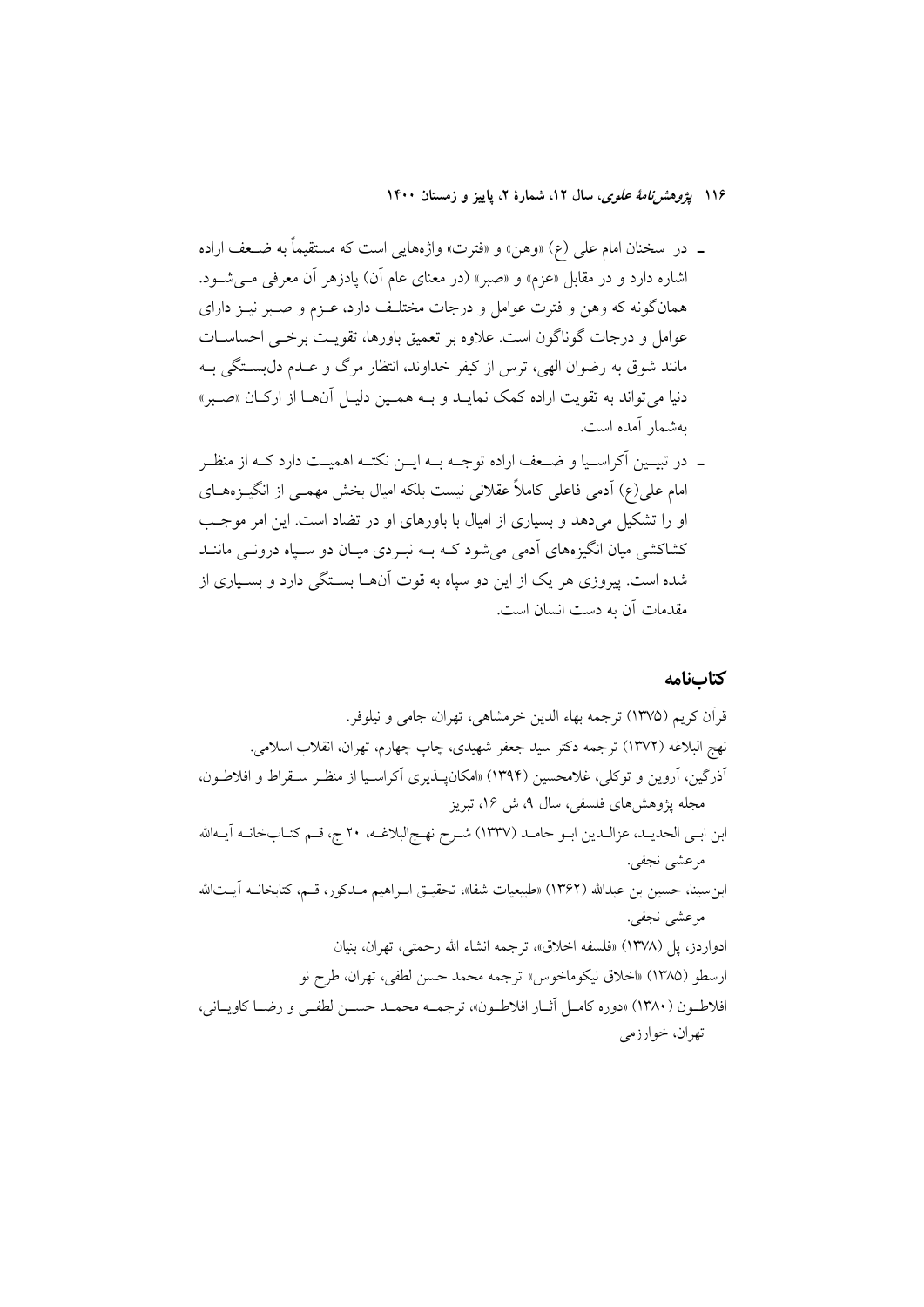نقش آكراسيا و/ يا ضعف اراده در عدم التزام اخلاقي … (مهدى زماني) ١١٧

بحراني، ميثم بن علي بن ميثم (١٣۶٢) شرح نهج|لبلاغه، ۵ ج، بيجا، دفتر نشر الكتب توكلي، غلامحسين و آذرگين، آروين (١٣٩٢) «ضعف اراده از ديدگاه ديويدسن»، فصـلنامه تـأملات فلسفي، سال سوم، ش ١٠ جوادي، محسن و صياد نژاد، عليرضا (١٣٨٨) «بررسي شكاف بين نظـر و عمـل اخلاقـي از ديـدگاه ارسطو» فصلنامه اندیشه دینی، دوره ۹، پیایی ۳۲، شیراز خزاعي، زهرا (١٣٩٣) «باور ديني، انگيزش و التزام اخلاقي» مجله الهيات تطبيقي، ش ١٢ دهخدا، على اكبر (١٣٨٣) «امثال و حكم»، تهران، امير كبير. راغب اصفهاني، حسين بن محمد (١٤١٢ ق) المفردات في غريب القر آن، دمشــق بيـروت، دار العلــم دار الشاميه. صدرالدين شيرازي، محمد بن ابراهيم (١٣٥٤) «المبدأ و المعاد» تصحيح سيد جــلالالـدين آشــتياني، تهران، انجمن حكمت و فلسفه ايران. صدرالدين شيرازي محمد بـن ابـراهيم (١٩٨١م) «الحكمـه المتعاليــهْ فـي الاســفار العقليــهْ الاربعــهْ»، بيروت، دار احياء التراث. صوفي تبريزي، ملأ عبد الباقي (١٣٧٨) منهاج الولايه في شرح نهجالبلاغه، تهران، آينه ميراث طباطبايي، محمد حسين (١٣٧٢) الميزان في تفسير القرآن، قم، دار الكتب. طريحي، فخر الدين (١٣٧۵) مجمع البحرين، تهران، كتابفروشي مرتضوي عليزاده، مهدي (١٣٩٥) بررسي و تحليل ضعف اخلاقي از منظـر أگوسـتين و تومـاس أكوينـاس بـا بهرهگیری از آموزههای اسلامی، مجله معرفت ادیان سال ۷ ش ۳ غزالي، محمد بن محمد (١٣٨٣) كيمياي سعادت، تهران، شركت انتشارات علمي فرهنگي. فقهی زاده، عبدالهادی و چینی فروشان، طاهره (۱۳۹۰) تقابل عقـل و هـوا در کـلام امـام علـی (ع)، یژوهشنامه علوی سال دوم پاییز و زمستان ۱۳۹۰ شماره ۲ (پیایی ۴) قاسمی حامد، مرتضی و معارف، مجید (۱۳۹۸) آثار بهکارگیری عقل در نهج البلاغـه، پــژوهش نامــه علوی، بهار تابستان ۱۳۹۸، دوره ۱۰، شماره ۱ (پیایی ۱۹) از ۱۹۱ تا ۲۱۳ کریم پور، سید حسین و نورائی، محسن (۱۳۹۸) بازشناسی مفهوم غفلت در قرآن کریم با تأکیــد بــر تأثیر حرف جر در معنای فعل، فصلنامه تحقیقات علوم قرآن و حدیث، سال ۱۶، پیاپی ۴۲. كليني، (١٣۶۵) الكافي، ٨ ج، تهران دارالكتب الاسلاميه محسنی، علیاکبر و پـروین، نورالـدین (۱۳۹۴) بررسـی گفتمـان انتقـادی در نهـج|لبلاغـه براسـاس نظریه ی نورمن فـرکلاف(مطالعــه مـوردی توصــیف کوفیــان)، پــژوهش نامــه علــوی، ســال ۶، شماره ۲، پاییز و زمستان، صص ۱۲۱–۱۴۱